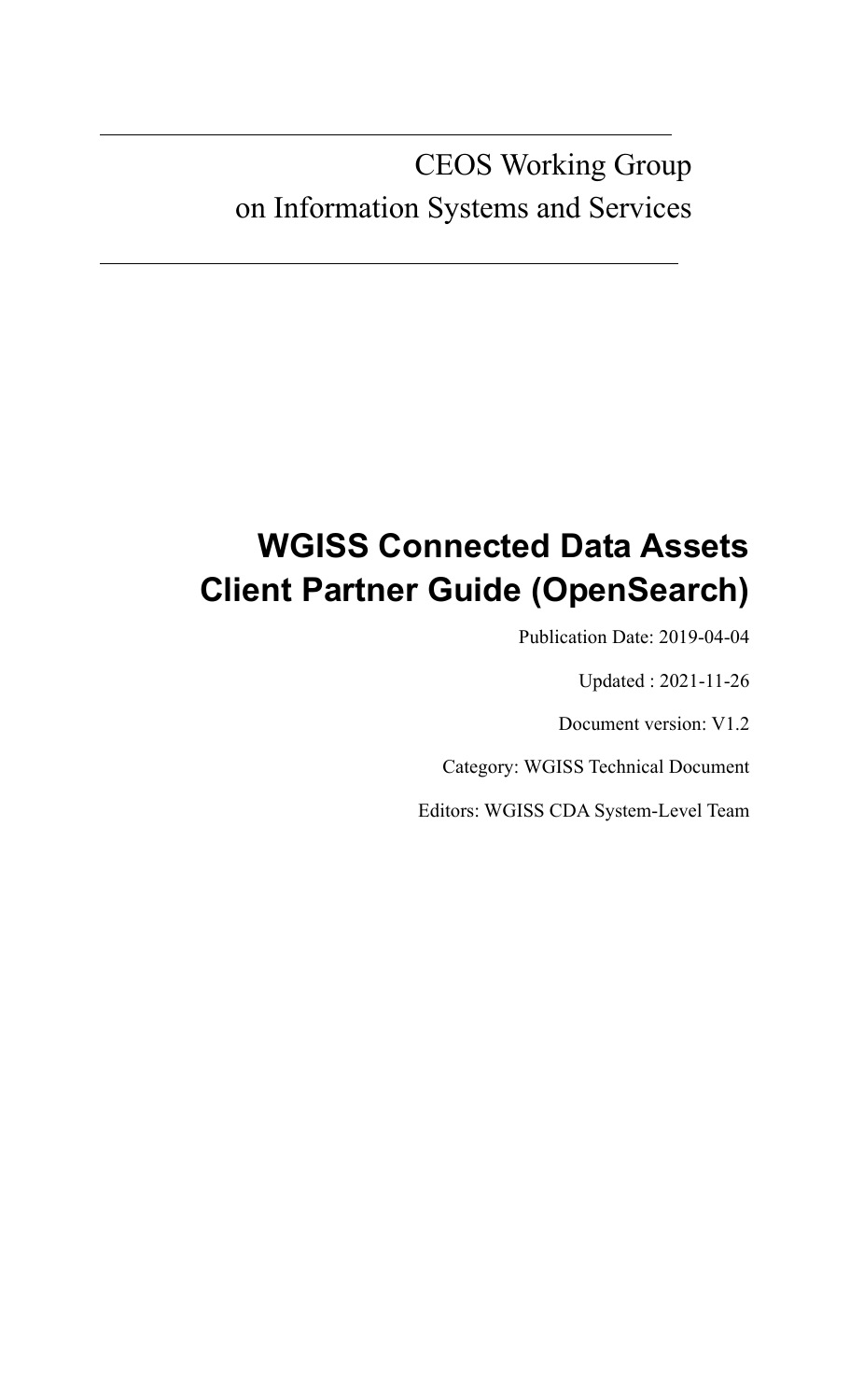# **Table of Contents**

| 1.   |  |
|------|--|
| 2.   |  |
| 3.   |  |
| 4.   |  |
| 4.1. |  |
| 4.2. |  |
| 4.3. |  |
| 4.4. |  |
| 4.5. |  |
| 4.6. |  |
|      |  |
| 5.1. |  |
| 5.2. |  |
| 5.3. |  |
| 5.4. |  |
| 5.5. |  |
|      |  |
| 6.1. |  |
| 6.2. |  |
| 6.3. |  |
|      |  |
| 7.1. |  |
| 7.2. |  |
| 7.3. |  |
|      |  |
| 8.1. |  |
| 8.2. |  |
| 8.3. |  |
| 8.4. |  |
|      |  |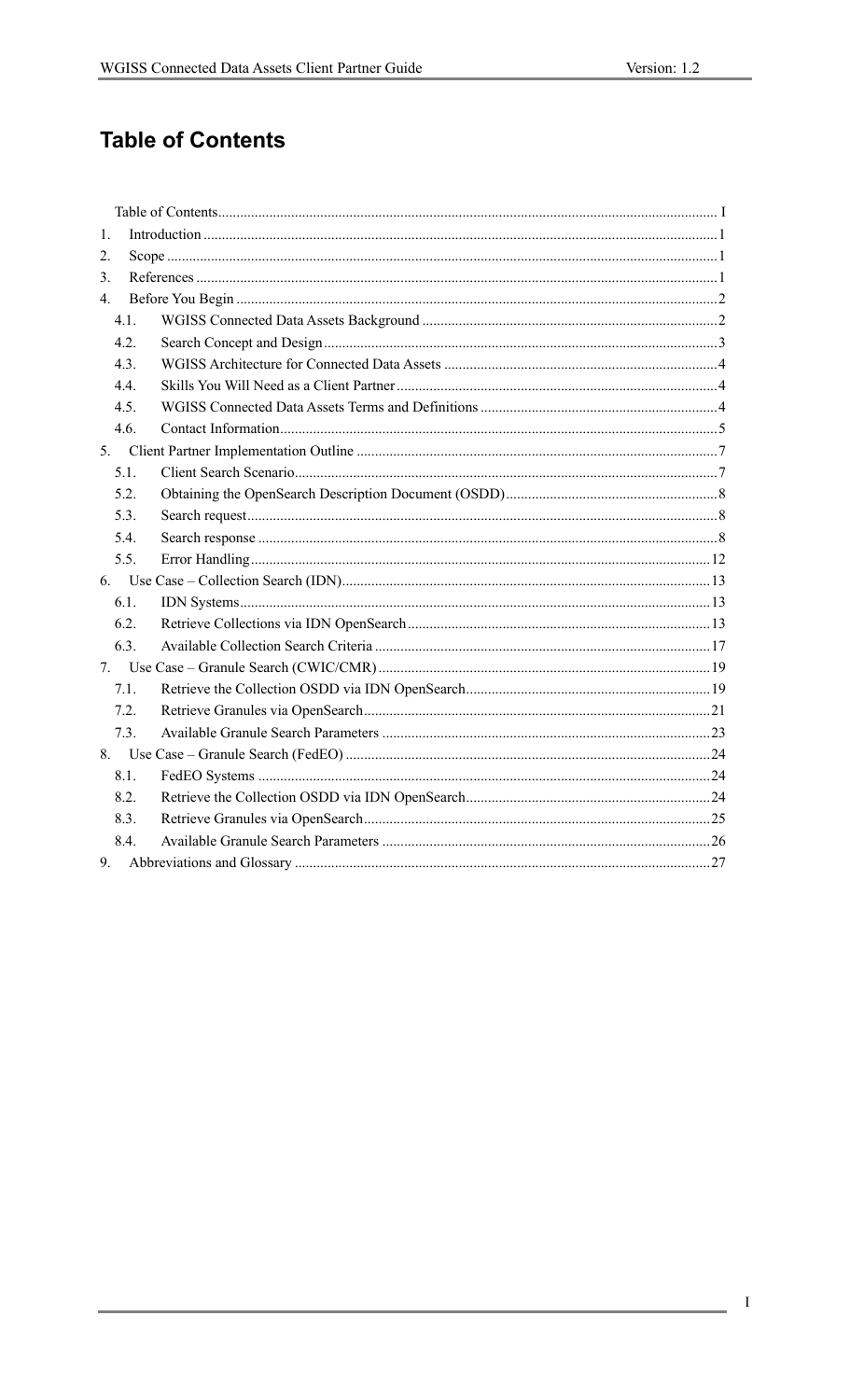# **1. Introduction**

This document contains the comprehensive client partner's guide for OpenSearch, as adopted in the CEOS WGISS Connected Data Assets project. The document introduces the architecture background and required skills to be a client, the query interface, and an implementation outline. Several detailed use cases about how to retrieve the IDN (International Directory Network) collection ID and how to interact with the WGISS Connected Assets Granule Gateway servers are also included in this document.

# **2. Scope**

This client partner guide applies to the CEOS WGISS Connected Data Assets. This client partner guide is applicable to the CWIC within CMR and the FedEO instances, as well as potential other data partners.

The target audience for this document is the community of software developers who are:

- a) Implementers of IDN OpenSearch
- b) Implementers of CEOS Best Practices-compliant OpenSearch server
- c) Implementers of CEOS Best Practices OpenSearch client

# **3. References**

| <b>Document Reference &amp; Version</b> | <b>Document Title / Description</b>                |  |
|-----------------------------------------|----------------------------------------------------|--|
| CEOS-OS-BP                              | CEOS OpenSearch Best Practice Document, Version    |  |
|                                         | 1.3                                                |  |
| $CWIC-DOC-17-002r01$                    | <b>CWIC Client Partner Guide (OpenSearch)</b>      |  |
|                                         | WGISS Connected Data Assets, FedEO Data Partner    |  |
|                                         | Guide, Version 1.1, 2021-09-14.                    |  |
| OGC 10-157r4                            | Earth Observation Metadata profile of Observations |  |
|                                         | & Measurements, Version 1.1                        |  |
| OGC 10-032r8                            | OpenSearch Geo and Time Extensions                 |  |
| OGC 13-026r8                            | OpenSearch Extension for Earth Observation         |  |

The following documents provide more background and supportive information.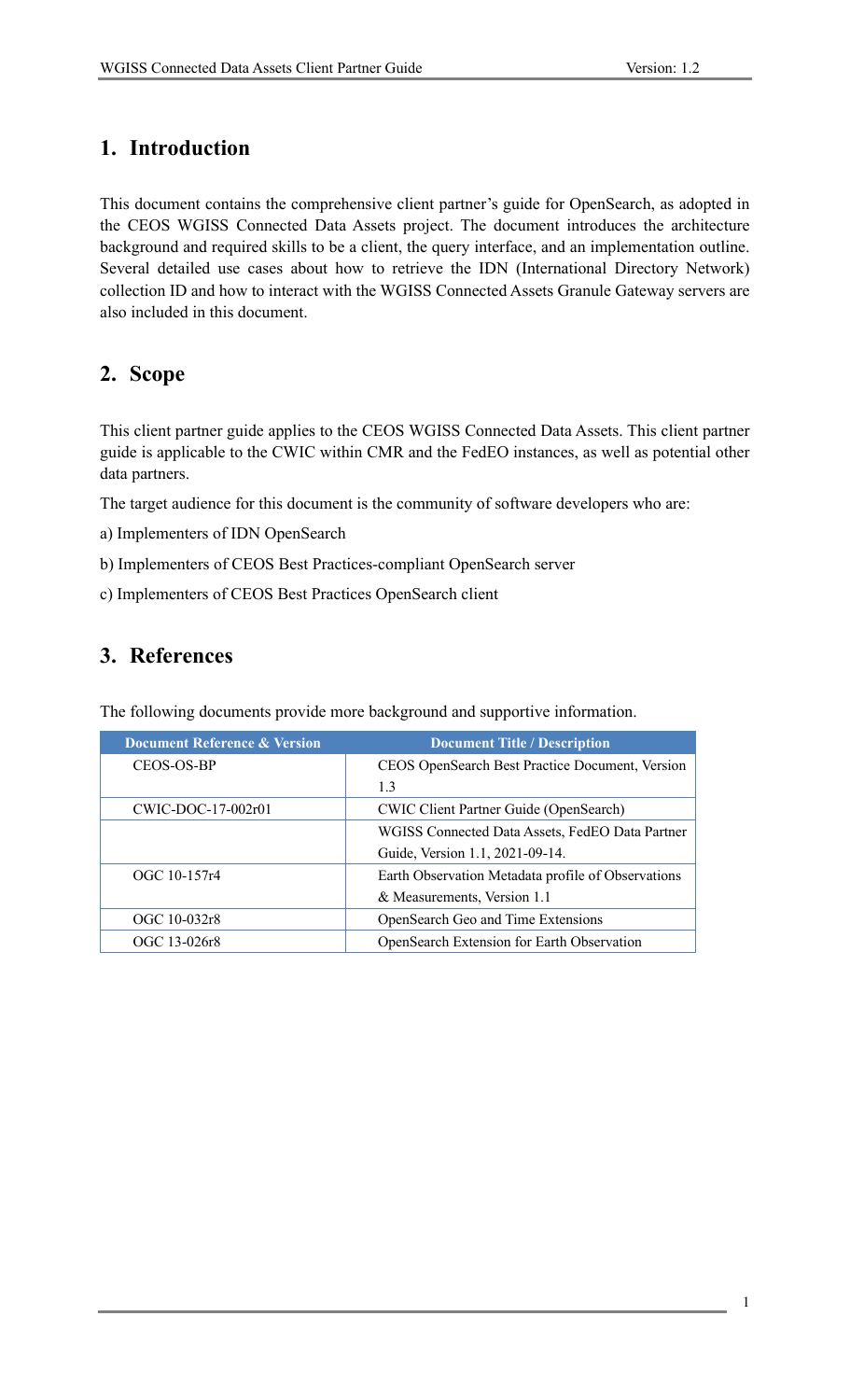# **4. Before You Begin**

This chapter introduces the background, concepts and architecture of IDN, CWIC/CMR, and FedEO, within the scope of the WGISS Connected Assets. The related skills you will need as a client partner are also discussed.

## **4.1. WGISS Connected Data Assets Background**

For scientists who conduct multi-disciplinary research, there may be a need to search multiple catalogs in order to find the data they need. Such work can be very time-consuming and tedious, especially when different catalogs may use different metadata models and catalog interface protocols. It would be desirable, therefore, for those catalogs to be integrated into a catalog federation which will present a well-known and documented metadata model and interface protocol to users and hide the complexity and diversity of the affiliated catalogs behind the interface. With such a federation, users only need to work with the federated catalog through the public interface or API to find the data they need instead of working with various catalogs individually.

The Committee on Earth Observation Satellites (CEOS) addresses coordination of the satellite Earth Observation (EO) programs of the world's government agencies, along with agencies that receive and process data acquired remotely from space. The Working Group on Information Systems and Services (WGISS) is a subgroup of CEOS, which aims to promote collaboration in the development of systems and services that manage and supply EO data to users world-wide.

NASA's contributions to the Committee on Earth Observation Satellites (CEOS) International Directory Network (IDN) provides access to more than 50,000 Earth science data set and service descriptions (stored in the Common Metadata Repository [CMR]) which cover subject areas within Earth and environmental sciences. The IDN's mission is to assist researchers, policy makers, and the public in the discovery of and access to data and related services relevant to Earth science research.

To aid in the search and discovery effort, Global Change Master Directory (GCMD) controlled keywords have been developed and are regularly being refined and expanded. These keywords are also used in other applications within the broader scientific community. Users may perform searches through the IDN website and OpenSearch API using the controlled keywords, free-text searches, map/date searches, or any combination of the above; and may also search or refine a search by data center, instrument, platform, project, or temporal/spatial resolution.

The IDN also supports draft Metadata Management Tool (dMMT), a web-based metadata authoring tool that allows metadata authors to add (or modify) data set descriptions that comply with the CMR Unified Metadata Model for Collections (UMM-C). The tool also allows metadata authors to validate and submit their metadata records directly for discovery in the IDN.

The CEOS WGISS Integrated Catalog (CWIC) is a collection of WGISS data partners which supports data discovery from multiple EO data centers through the NASA CMR system. CWIC was initiated and initially supported by NASA, NOAA, and USGS as a contribution to CEOS. CWIC functionality was migrated to NASA's Common Metadata Repository (CMR) in April 2021. To achieve this, CWIC data partners adopted and implemented the recommended WGISS interoperable standards and NASA evolved the architecture by allowing data partners to manage their underlying connections to CWIC with the support of the WGISS System Level Team. CMR provides inventory search to WGISS agency catalog systems for EO data by distributing search requests to the appropriate server and sending search responses back to the requesting client.

FedEO (Federated Earth Observation Gateway) provides a unique entry point to a growing number of scientific catalogues and services for, but not limited to, EO European and Canadian missions. FedEO is deployed with ESA (European Space Agency) infrastructure as a gateway to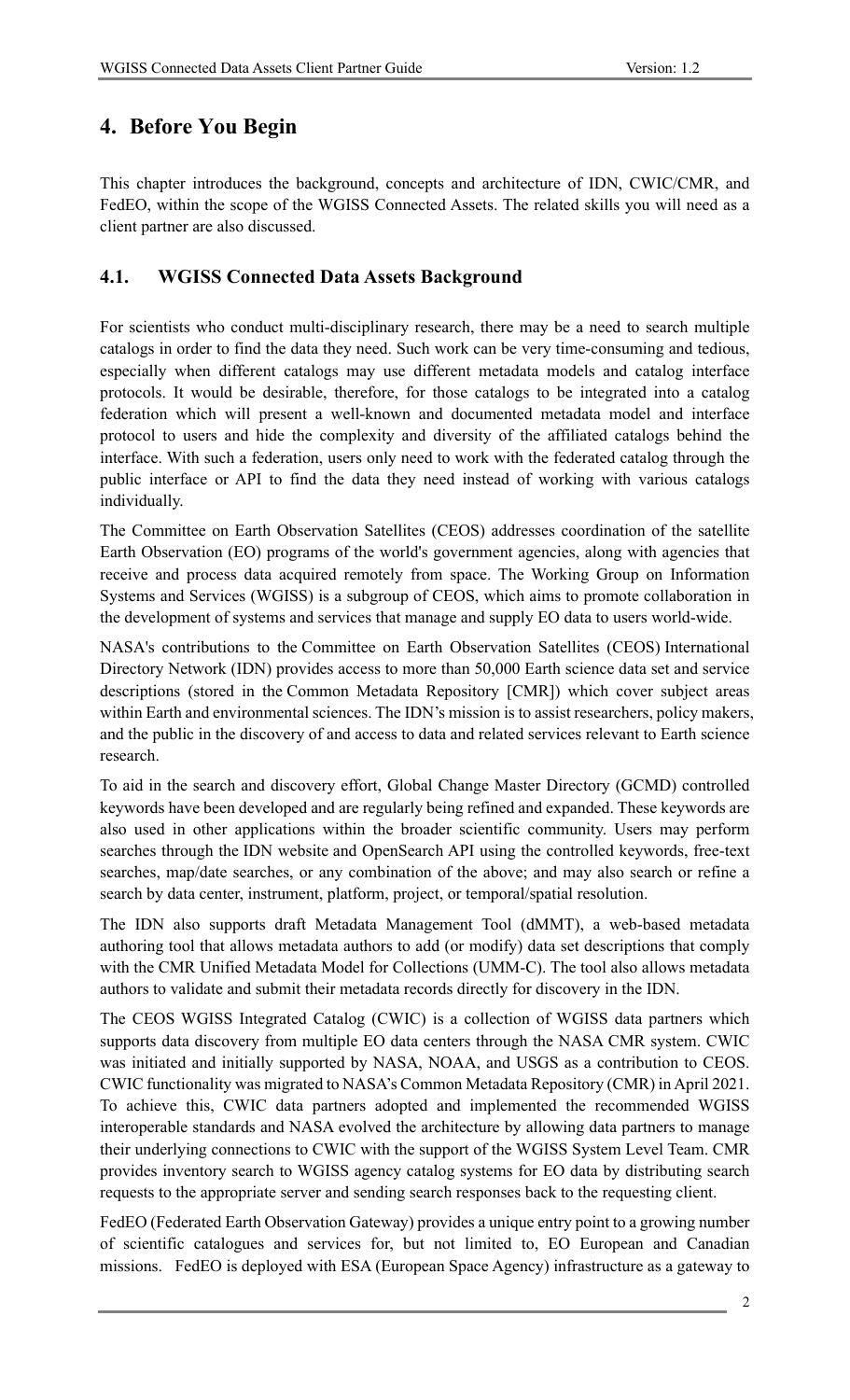provide brokered discovery, access and ordering capability to European/Canadian EO missions data based on HMA (Heterogeneous Missions Accessibility) interfaces.

WGISS is now coordinating efforts to connect CWIC and FedEO system with the IDN through a common registration of metadata records to seamlessly provide search results for relevant data sets regardless of which system is used to access the granule level data.



Fig. 1 CEOS WGISS Connected Data Assets

# **4.2. Search Concept and Design**

A two-step collection/granule search process, which separates discovery of collections from searching within relevant collections to retrieve specific data granules, has been adopted to realize the integrated access to heterogeneous, autonomous data sources.

The WGISS Connected Data Assets system is an implementation of this two-step process. The IDN provides an OpenSearch front end to the collection search. The response from the collection search includes links to the OpenSearch Descriptor Documents (OSDD) at one of several Granule Gateways, providing search capability for granules at the relevant data providers. Current WGISS Connected Data Assets Granule Gateways include the CWIC data partners under CMR and FedEO. Each of these systems provides access to different data archive systems using the same OpenSearch protocol. Spatial and temporal metadata are the only attributes guaranteed to be supported at all data providers. The CEOS OpenSearch Best Practice supports a number of metadata attributes through the Parameter extensions, but they are not all universally supported across CWIC/CMR or FedEO.

#### **4.2.1. Granule Search Criteria**

Section 5 (below) gives complete details about the OpenSearch API for specifying search criteria.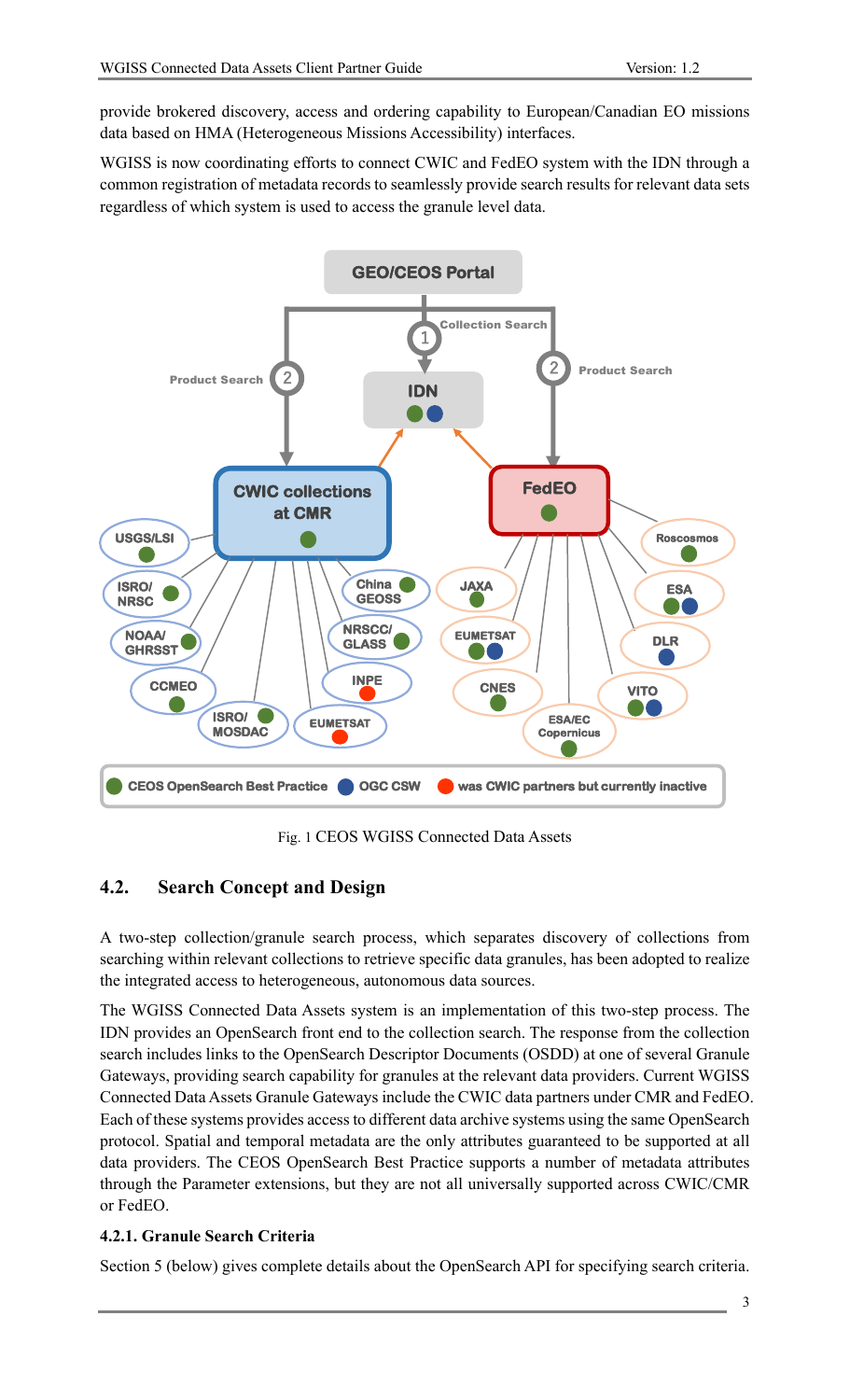It is important to understand how the OSDD documents search parameters both for collections and, separately, for granules.

The step 2 search, i.e. granule search, supports constraints with spatial, temporal, and pagination. Spatial constraint is specified with a bounding box. Temporal filter can be specified with begin and end time in standard ISO 8601 timestamp format. See Section 5 for specific query parameters.

#### **4.2.2. Current Data Partners**

Current data partners providing granule search access through WGISS Connected Data Assets include systems from the various agencies shown in Figure 1. WGISS maintains a current list of the data providers that comprise the WGISS Connected Data Assets on the WGISS website https://ceos.org/wgiss-connected-data-assets-status/

### **4.3. WGISS Architecture for Connected Data Assets**

At its core, the systems present to End Users and Clients an OpenSearch server compliant with the CEOS OpenSearch Best Practice. In this way, outside clients need to have no specific knowledge of the particular partner data systems and communicate only via OpenSearch.

### **4.4. Skills You Will Need as a Client Partner**

As a Client Data Partner, you need to be familiar with basic web application technology such as:

- $\blacksquare$  XML and XML Schema (XSD<sup>1</sup>)
- OpenSearch<sup>2</sup> related technologies
- RESTFul<sup>3</sup> related architecture and technologies
- Web development programming language

# **4.5. WGISS Connected Data Assets Terms and Definitions**

For the purposes of this document, the following terms and definitions apply:

#### (1) **client**

A software component that can invoke an operation from a server

(2) **CMR**

The Common Metadata Repository is the database system used to manage earth science metadata records for the IDN.

(3) **collection**

A grouping of granules that all come from the same source, such as a modeling group or institution. Collections have information that is common across all the granules they "own" and a template for describing additional attributes not already part of the metadata model.

(4) **data clearinghouse**

The collection of institutions providing digital data, which can be searched through a single interface using a common metadata standard

#### (5) **dataset**

Has the same meaning as collection, see (3)

<sup>1</sup> XML Schema: https://en.wikipedia.org/wiki/XML\_Schema\_%28W3C%29

<sup>2</sup> OpenSearch specification verison 1.1 (https://www.opensearch.org/doc/1.1)

<sup>&</sup>lt;sup>3</sup> RESTFul: https://en.wikipedia.org/wiki/Representational state transfer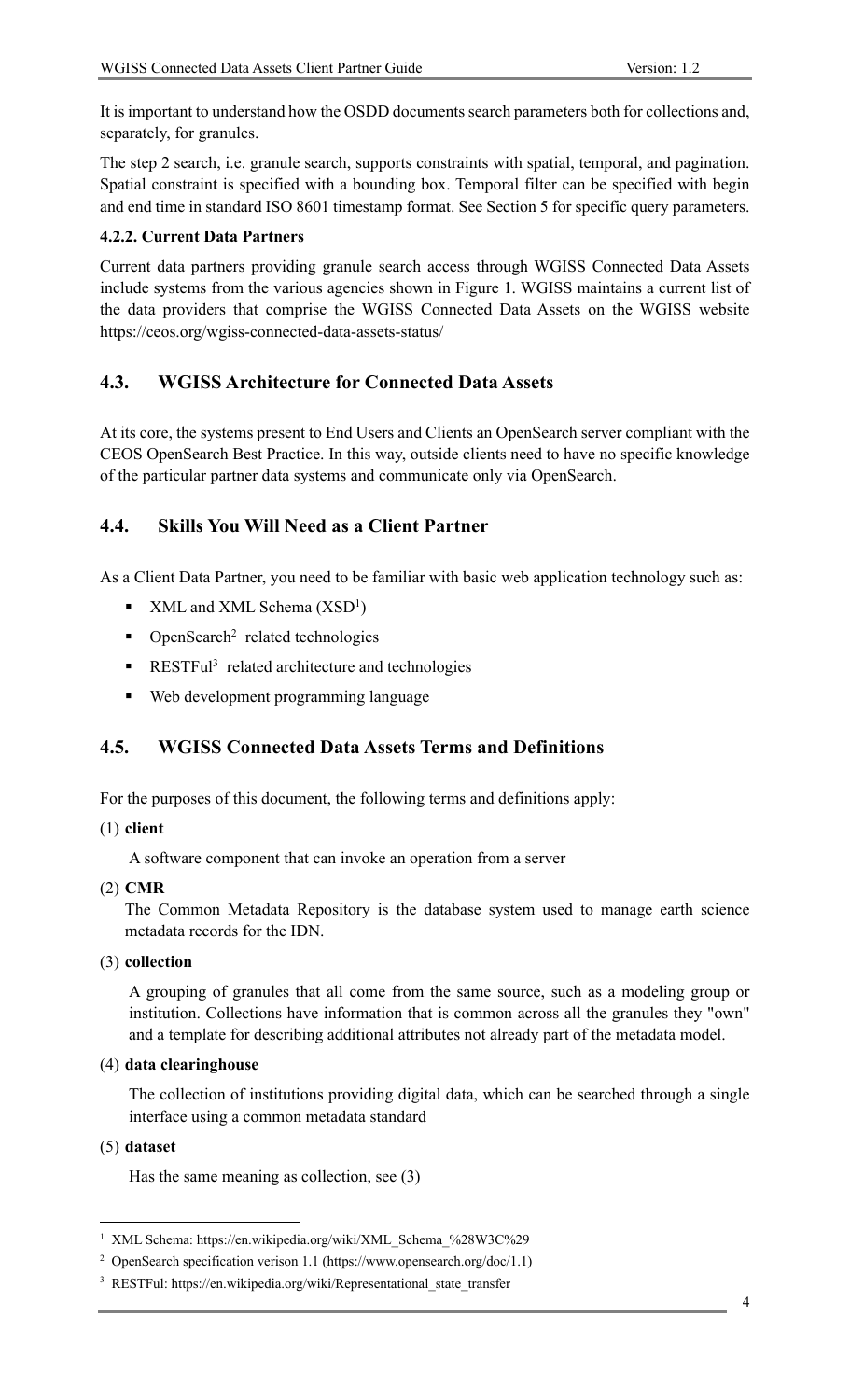#### **(6) GCMD Keywords**

The Global Change Master Directory (GCMD) Keywords are a hierarchical set of controlled Earth Science vocabularies that help ensure Earth science data, services, and variables are described in a consistent and comprehensive manner and allow for the precise searching of metadata and subsequent retrieval of data, services, and variables.

#### (7) **granule**

The smallest aggregation of data that can be independently managed (described, inventoried, and retrieved). Granules have their own metadata model and support values associated with the additional attributes defined by the owning collection.

#### (8) **Granule Gateway**

A CEOS OpenSearch compliant server providing access to remote data partner inventory systems.

#### (9) **granule ID**

A character string that uniquely identifies a single granule to a granule gateway

#### (10) **identifier**

A character string that may be composed of numbers and characters that is exchanged between the client and the server with respect to a specific identity of a resource

#### (11) **IDN**

The CEOS International Directory Network (IDN) is a gateway to earth science data and services.

#### **(12) IDN collection ID**

Unique collection identifier in IDN, returned from the IDN in response to the OSDD request. This identifier is assigned by the IDN CMR database.

#### **(13) native ID**

Collection identifier used by CWIC and FedEO to retrieve granule metadata through data provider API. This identifier is assigned by the data provider but may be the same as the CMR collection ID.

#### (14) **operation**

The specification of a transformation or query that an object may be called to execute

#### (15) **OSDD**

OpenSearch Description Document

#### (16) **profile**

A set of one or more base standards and - where applicable - the identification of chosen clauses, classes, subsets, options and parameters of those base standards that are necessary for accomplishing a particular function

#### (17) **request**

The invocation of an operation by a client

#### (18) **response**

The result of an operation, returned from server to client

### **4.6. Contact Information**

All the documents and information about WGISS Connected Data Assets are available at WGISS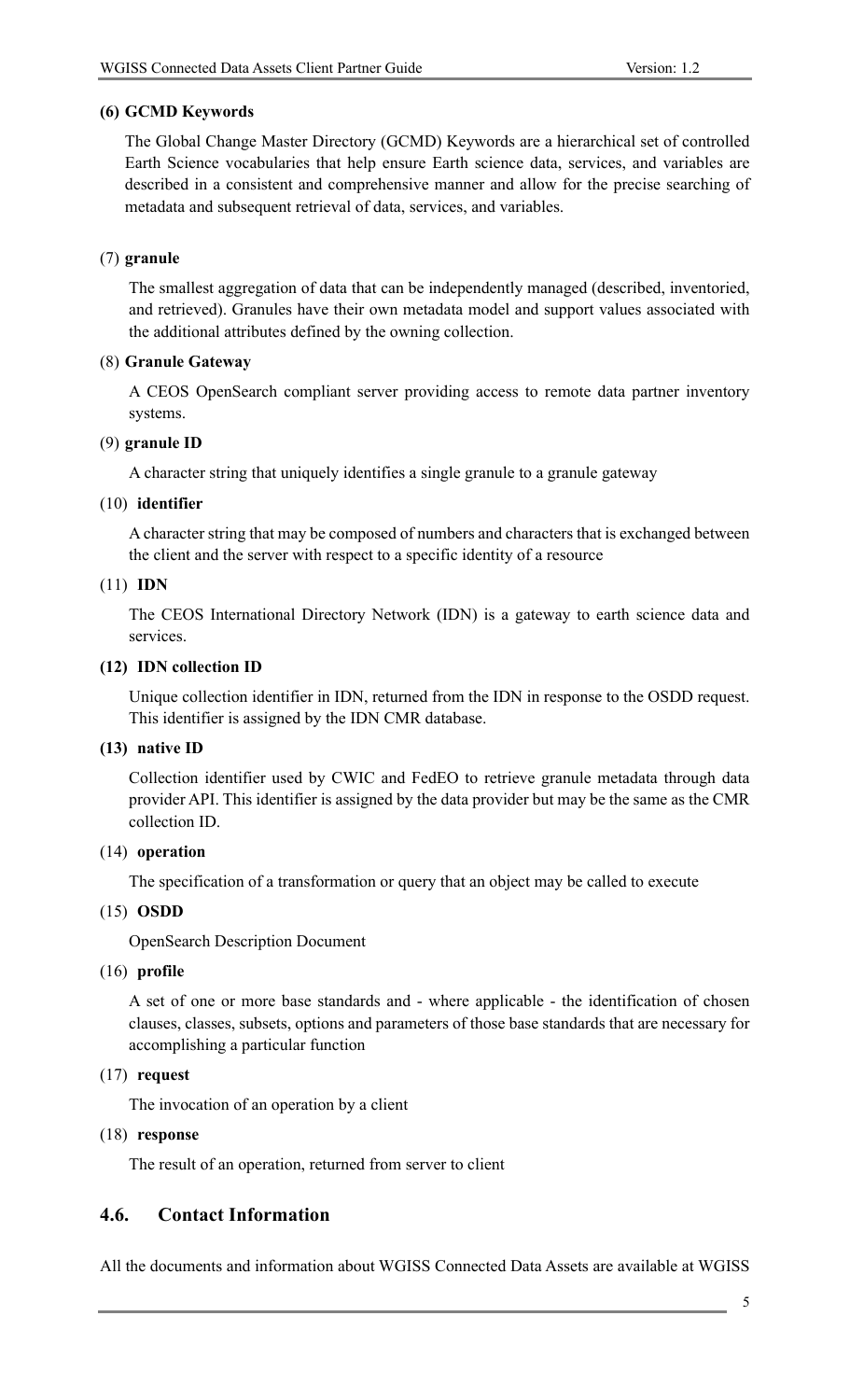# page at

https://ceos.org/ourwork/workinggroups/wgiss/access/cwic/

#### Any questions regarding to WCDA, please send the email to

Access-SysTeam-help@wgiss.ceos.org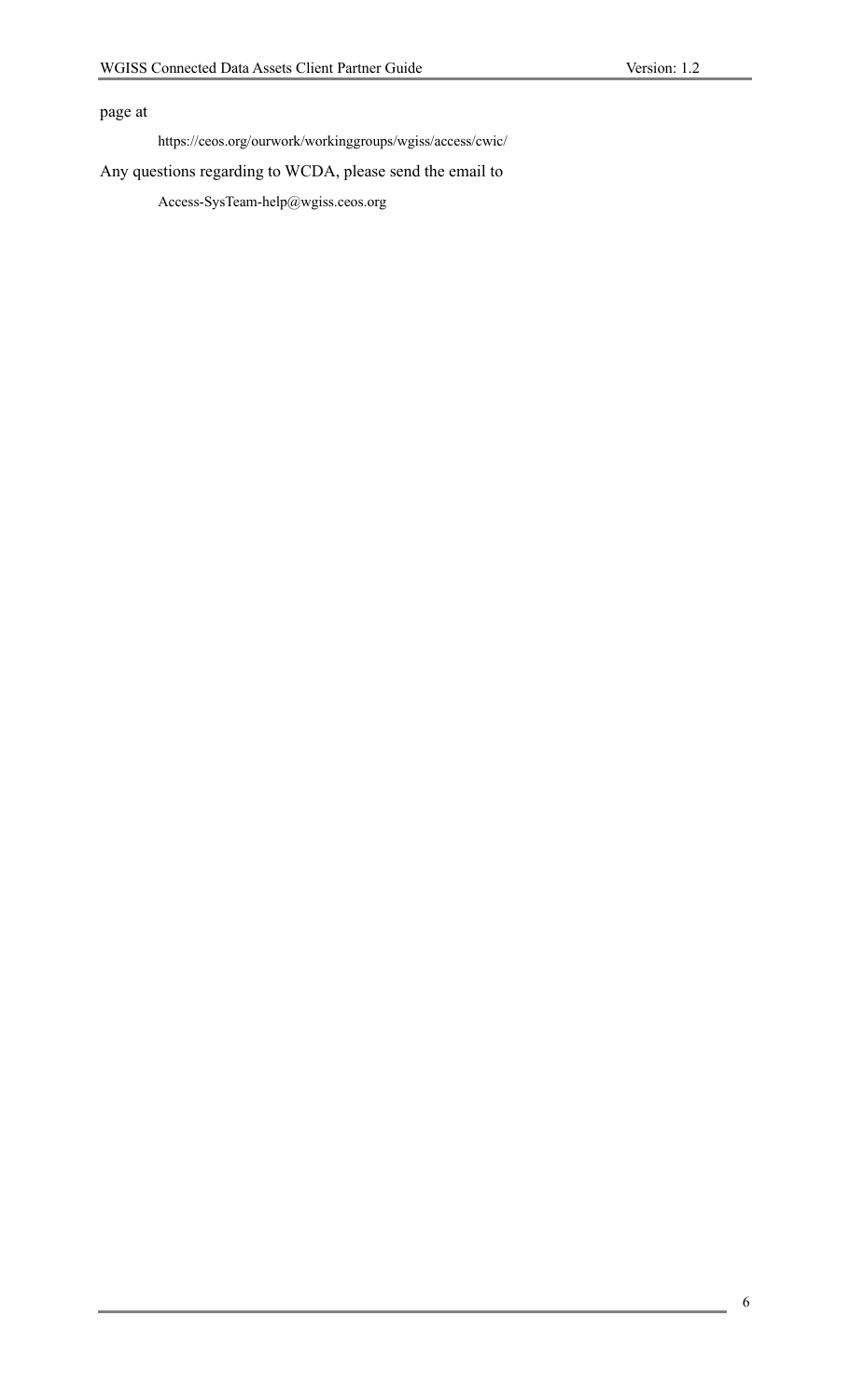# **5. Client Partner Implementation Outline**

### **5.1. Client Search Scenario**

All Connected Data Asset clients are, at their core, just conventional OpenSearch clients with a few extensions and conventions to make the CEOS OpenSearch protocol useful in the WGISS environment. The IDN identifier of the collection of interest is a mandatory element in CEOS OpenSearch request. Clients could retrieve the collection ID from the IDN OpenSearch Description Document (OSDD).

This chapter will give brief steps about how to retrieve an IDN collection ID and how to interact with the granule search server for inventory search. The corresponding details are elaborated in the Use Case chapters.

Data providers will have registered the metadata of their archived collections into the IDN. The client can query the IDN to retrieve the IDN collection ID for a desired collection of interest and, based on that collection ID and other spatial-temporal query conditions, build a valid CEOS OpenSearch query. The following steps describe the client search scenario starting with IDN OpenSearch.

**Step 1**: Obtain the IDN OpenSearch OSDD to formulate a valid IDN OpenSearch request.

https://cmr.earthdata.nasa.gov/opensearch/collections/descriptor\_document.xml?clientId=cswOpenSearchDoc Fig. 2 Example of IDN OpenSearch OSDD request

**Step 2:** Search collections of interest through IDN OpenSearch with proper request parameters (*e.g.* spatial footprint, temporal extent and keyword).

https://cmr.earthdata.nasa.gov/opensearch/collections.atom?keyword=Landsat\*&numberOfResults=10&clientI d=wgissOpenSearchDoc

Fig. 3 Example of IDN OpenSearch request (CWIC collection)

https://cmr.earthdata.nasa.gov/opensearch/collections.atom?keyword=CryoSat&numberOfResults=10&clientI d=wgissOpenSearchDoc

Fig. 4 Example of IDN OpenSearch request (FedEO collection)

**Step 3**: With the IDN OpenSearch response, obtain the CWIC or FedEO OSDD endpoint according to CEOS-BP-001 for the collection by parsing the href attribute in <link rel="search" type="application/opensearchdescription+xml" > (CEOS-BP-001).

```
<feed xmlns="https://www.w3.org/2005/Atom" xmlns:dc="https://purl.org/dc/terms/">
     \langleentry\rangle…
              <dc:identifier>
    https://cmr.earthdata.nasa.gov/opensearch/collections.atom?uid=C1235542031-USGS_LTA
          </dc:identifier>
          …
              <link
href="https://cmr.earthdata.nasa.gov/opensearch/granules/descriptor_document.xml?collectionConceptId=C12
35542031-USGS_LTA" 
    hreflang="en-US"
    type="application/opensearchdescription+xml" 
    rel="search" 
    title="CWIC Granule Open Search Descriptor Document"/>
          …
    \langleentry>
```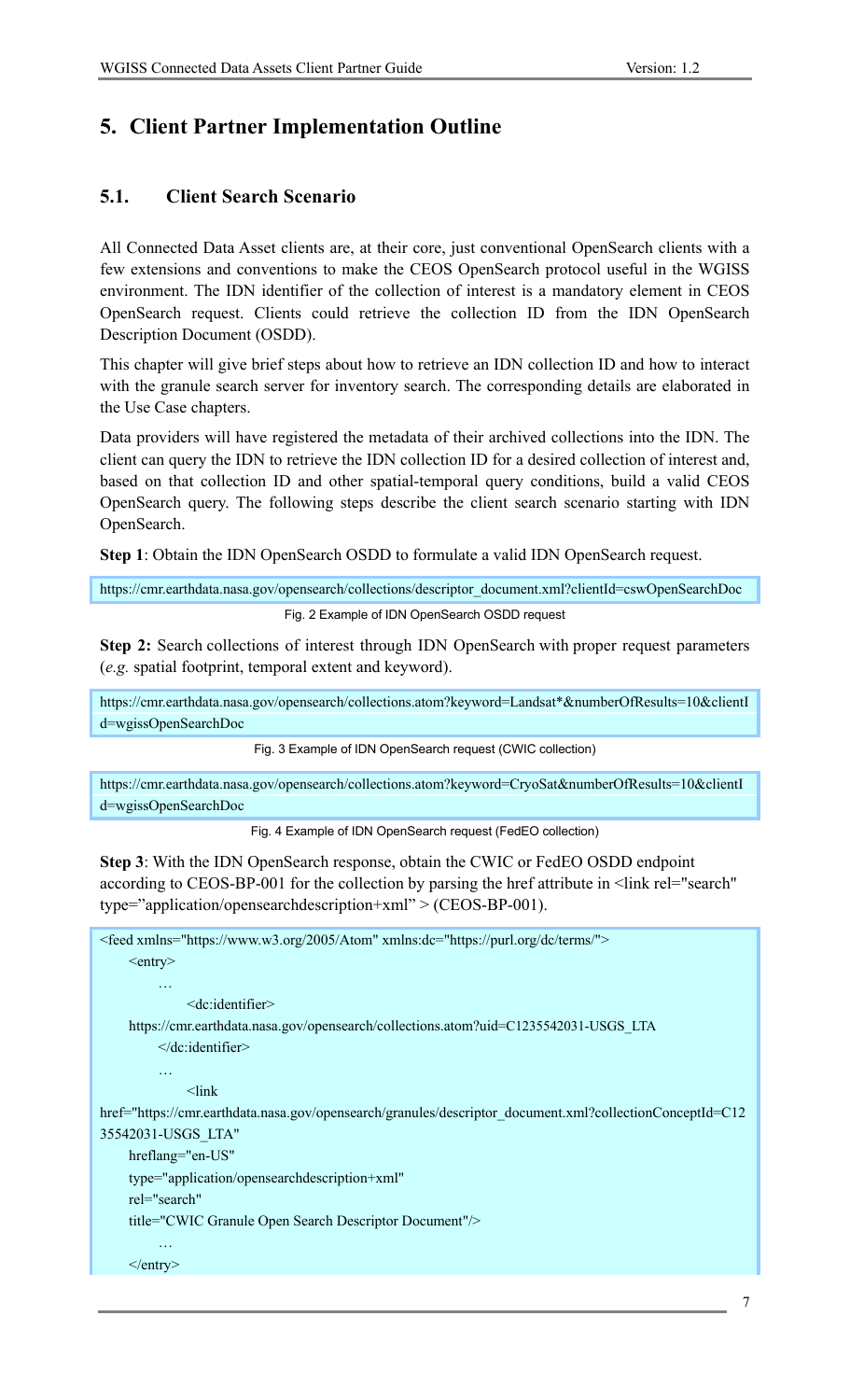#### </feed>

Fig.5 Example of IDN OpenSearch response

**Step 4**: Based on the retrieved OSDD, formulate an OpenSearch request for granules belonging to that collection, directed to the relevant server.

https://m2m.cr.usgs.gov/api/open-search/granules.atom?datasetName=LANDSAT\_8\_C1&timeStart=1972-09-26

Fig. 6 Example of granule OpenSearch request

### **5.2. Obtaining the OpenSearch Description Document (OSDD)**

OpenSearch Description Documents (OSDDs) provide necessary information for clients to programmatically formulate valid search requests. Specifically, clients are expected to acquire both the cardinality and the domain of request parameters based on the query template in the OSDD. Collection valids (*e.g.* spatial bounding coordinates and temporal extent) are also provided in the OSDD in both machine parsable and human readable formats. Collection valids enable clients to formulate valid requests yielding more accurate results.

The federated system provides both generic and collection specific OSDDs. IDN provides the generic OSDD to be used for collection search. Alternatively, clients are also able to fetch a generic OSDD through the CWIC or FedEO OSDD endpoint. The OSDD request should also include a client identifier string, as recommended by the CEOS OpenSearch Best Practices.

Collection-specific OSDD are returned by IDN as part of collection search results. In a collection specific OSDD, the domain is provided for some parameters (*e.g.,* timeStart and timeEnd) in addition to the request parameter syntax.

Generic OSDD request URL example (CMR): https://cmr.earthdata.nasa.gov/opensearch/collections/descriptor\_document.xml?clientId=foo

Generic OSDD request URL example (FedEO): https://fedeo.ceos.org/opensearch/description.xml

Collection specific OSDD request URL example (CWIC/CMR): https://cmr.earthdata.nasa.gov/opensearch/granules/descriptor\_document.xml?collectionConceptId=C1235542 031-USGS\_LTA&clientId=testingClient

Collection specific OSDD request URL example (FedEO): https://fedeo.ceos.org/opensearch/description.xml?parentIdentifier=CryoSat.products

Fig. 7 Examples of OSDD requests

### **5.3. Search request**

CEOS OpenSearch supports both searching for collections through the IDN (See chapter 6) and for granules in a specific collection at one of the data partners (See chapter 7 "CWIC" and chapter 8 "FedEO"). It executes a collection or inventory search, as appropriate, and returns the matching results.

In order to initialize a valid request, clients will fill request parameters with proper values. The template of the OpenSearch request is available under the <Url> element in OSDD.

### **5.4. Search response**

OpenSearch does not define or require any specific encoding format for the search response.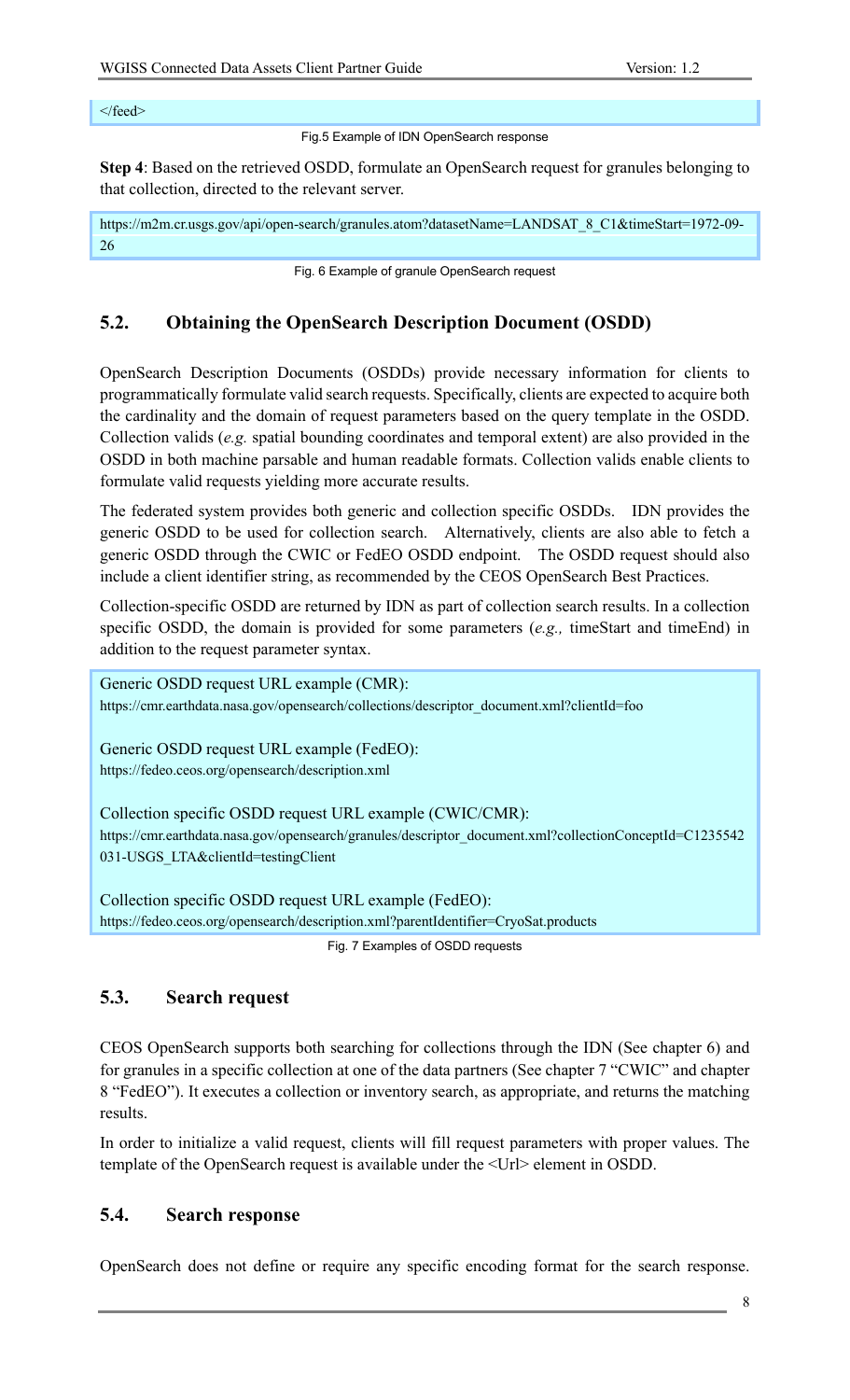Instead, it defines a set of search-related metadata elements which can be inserted into existing encoding formats. Typically, list-based XML syndication formats - such as RSS 2.0 and Atom 1.0 - are used.

The OpenSearch response elements include:

totalResults: number of total results

startIndex: index number corresponding to the first entry item returned

itemsPerPage: number of results returned

Query: search query to get the same search response

Below is an example of a search response from the IDN in Atom, to the free keyword search "water".

Request:

https://cmr.earthdata.nasa.gov/opensearch/collections.html?keyword=water&cursor=1&numberOfResults=1& offset=1&clientId=wcdadoc

Fig. 8 Example of IDN search request

Response:

<?xml version="1.0" encoding="UTF-8"?> <feed xmlns:relevance="https://a9.com/-/opensearch/extensions/relevance/1.0/" xmlns:os="https://a9.com/- /spec/opensearch/1.1/" xmlns:georss="https://www.georss.org/georss" xmlns="https://www.w3.org/2005/Atom" xmlns:dc="https://purl.org/dc/terms/" xmlns:echo="https://cmr.earthdata.nasa.gov/search/site/docs/search/api.html#atom" xmlns:esipdiscovery="https://commons.esipfed.org/ns/discovery/1.2/" xmlns:gml="https://www.opengis.net/gml" xmlns:time="https://a9.com/-/opensearch/extensions/time/1.0/" xmlns:eo="https://a9.com/-/opensearch/extensions/eo/1.0/" esipdiscovery:version="1.2"> <updated>2019-03-17T19:35:10.918Z</updated> <id>https://cmr.earthdata.nasa.gov/opensearch/collections.atom</id> <author> <name>CMR</name> <email>echodev@echo.nasa.gov</email> </author> <title type="text">ECHO dataset metadata</title> <subtitle type="text">Search parameters: keyword =&gt; water</subtitle> <link href="https://cmr.earthdata.nasa.gov/opensearch/granules/descriptor\_document.xml" hreflang="en-US" type="application/opensearchdescription+xml" rel="search"/>  $<$ link href="https://cmr.earthdata.nasa.gov/opensearch/collections.atom?keyword=water&cursor=1&numb erOfResults=1&offset=1&clientId=wcdadoc" hreflang="en-US" type="application/atom+xml" rel="self"/>  $<$ link href="https://cmr.earthdata.nasa.gov/opensearch/collections.atom?keyword=water&cursor=1&numb erOfResults=1&clientId=wcdadoc&offset=13143" hreflang="en-US" type="application/atom+xml" rel="last"/>  $<$ link href="https://cmr.earthdata.nasa.gov/opensearch/collections.atom?keyword=water&cursor=1&numb erOfResults=1&clientId=wcdadoc&offset=0" hreflang="en-US" type="application/atom+xml" rel="previous"/>  $\mathsf{link}$ href="https://cmr.earthdata.nasa.gov/opensearch/collections.atom?keyword=water&cursor=1&numb erOfResults=1&clientId=wcdadoc&offset=2" hreflang="en-US" type="application/atom+xml" rel="next"/>  $<$ link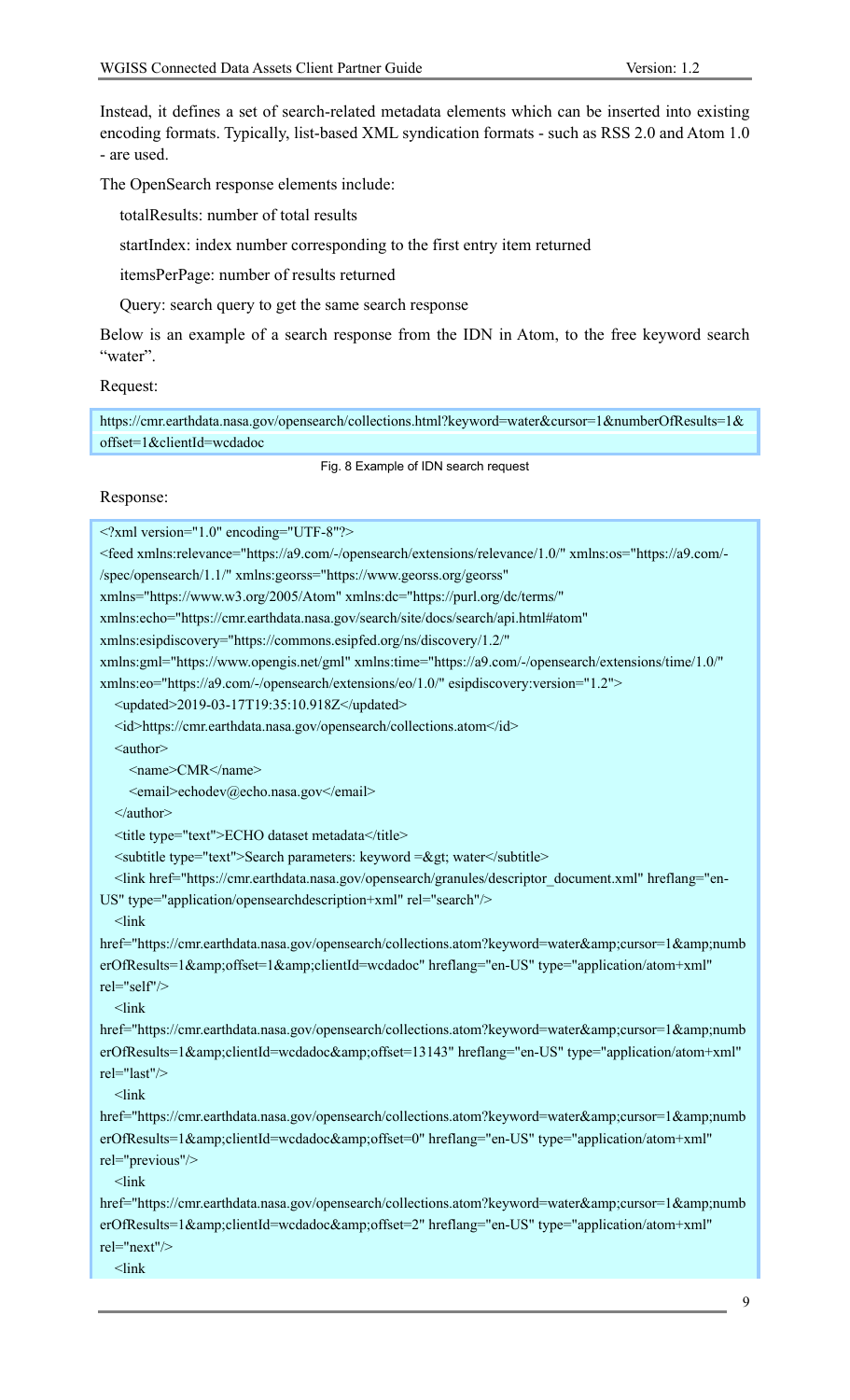| href="https://cmr.earthdata.nasa.gov/opensearch/collections.atom?keyword=water&cursor=1&numb                                                                                                                                                                                                                       |
|--------------------------------------------------------------------------------------------------------------------------------------------------------------------------------------------------------------------------------------------------------------------------------------------------------------------|
| erOfResults=1&clientId=wcdadoc&offset=0" hreflang="en-US" type="application/atom+xml"                                                                                                                                                                                                                              |
| $rel="first"$                                                                                                                                                                                                                                                                                                      |
| <link <="" href="https://wiki.earthdata.nasa.gov/display/echo/Open+Search+API+release+information" td=""/>                                                                                                                                                                                                         |
| hreflang="en-US" type="text/html" rel="describedBy" title="Release Notes"/>                                                                                                                                                                                                                                        |
| <os:query <="" role="request" td="" xmlns:geo="https://a9.com/-/opensearch/extensions/geo/1.0/"></os:query>                                                                                                                                                                                                        |
| os:searchTerms="water"/>                                                                                                                                                                                                                                                                                           |
| <os:totalresults>13143</os:totalresults>                                                                                                                                                                                                                                                                           |
| <os:itemsperpage>1</os:itemsperpage>                                                                                                                                                                                                                                                                               |
| <os:startindex>2</os:startindex>                                                                                                                                                                                                                                                                                   |
| <entry></entry>                                                                                                                                                                                                                                                                                                    |
| <id>https://cmr.earthdata.nasa.gov/opensearch/collections.atom?uid=C1214561069-JAXA</id>                                                                                                                                                                                                                           |
| <author></author>                                                                                                                                                                                                                                                                                                  |
| <name>CMR</name>                                                                                                                                                                                                                                                                                                   |
| <email>echodev@echo.nasa.gov</email>                                                                                                                                                                                                                                                                               |
| $\le$ /author>                                                                                                                                                                                                                                                                                                     |
| <title type="text">Level 3 Cloud liquid water (AMSR2) product</title>                                                                                                                                                                                                                                              |
| <summary type="text">The Advanced Microwave Scanning Radiometer 2 (AMSR2) onboard the</summary>                                                                                                                                                                                                                    |
| GCOM-W1 satellite is a remote sensing instrument for measuring weak microwave emission from the surface                                                                                                                                                                                                            |
| and the atmosphere of the Earth. From about 700 km above the Earth, AMSR2 will provide us highly accurate                                                                                                                                                                                                          |
| measurements of the intensity of microwave emission and scattering.                                                                                                                                                                                                                                                |
| The antenna of AMSR2 rotates once per 1.5 seconds and obtains data over a 1450 km swath. This conical scan                                                                                                                                                                                                         |
| mechanism enables AMSR2 to acquire a set of daytime and nighttime data with more than 99% coverage of                                                                                                                                                                                                              |
| the Earth every 2 days.                                                                                                                                                                                                                                                                                            |
| Definition of Level3 data processing                                                                                                                                                                                                                                                                               |
| * Grid data with 0.1/0.25 degrees (10/25km) resolution                                                                                                                                                                                                                                                             |
| * Brightness temperatures and geophysical parameters                                                                                                                                                                                                                                                               |
| * Daily and monthly temporal average                                                                                                                                                                                                                                                                               |
| * Equidistant Cylindrical and Polar Stereo Projection                                                                                                                                                                                                                                                              |
|                                                                                                                                                                                                                                                                                                                    |
| Following is the detail of product.                                                                                                                                                                                                                                                                                |
| Procut: Integrated cloud liquid water                                                                                                                                                                                                                                                                              |
| Area : Global, over ocean                                                                                                                                                                                                                                                                                          |
| : $15(Km)$<br>Grid                                                                                                                                                                                                                                                                                                 |
| Accuracy                                                                                                                                                                                                                                                                                                           |
| Data relase threshhold: 0.10 kg/m2                                                                                                                                                                                                                                                                                 |
| Standard:<br>$0.05 \text{ kg/m2}$                                                                                                                                                                                                                                                                                  |
| Goal: 0.02 kg/m2                                                                                                                                                                                                                                                                                                   |
| Range: $0-1.0$ kg/m2                                                                                                                                                                                                                                                                                               |
| Other : Vertically integrated (columnar) cloud liquid water. Except sea ice and precipitating areas.                                                                                                                                                                                                               |
| <updated>1970-01-01T00:00:00.000Z</updated>                                                                                                                                                                                                                                                                        |
| <link href="https://gcom-w1.jaxa.jp/auth.html" hreflang="en-US" rel="describedBy" type="text/html"/>                                                                                                                                                                                                               |
| <link <="" href="https://suzaku.eorc.jaxa.jp/GCOM/index.html" hreflang="en-US" rel="describedBy" td=""/>                                                                                                                                                                                                           |
| type="text/html"/>                                                                                                                                                                                                                                                                                                 |
| <link href="https://gcmd.nasa.gov/getdif.htm?GCOM-W1_Level3_AMSR2 CLW GCOM-&lt;/td&gt;&lt;/tr&gt;&lt;tr&gt;&lt;td&gt;W1 Level3 AMSR2 CLW" hreflang="en-US" rel="enclosure" title="GCOM-&lt;/td&gt;&lt;/tr&gt;&lt;tr&gt;&lt;td&gt;&lt;/td&gt;&lt;/tr&gt;&lt;tr&gt;&lt;td&gt;W1 Level3 AMSR2 CLW" type="text/html"/> |
| <link <="" href="https://cmr.earthdata.nasa.gov/search/concepts/C1214561069-JAXA.xml" hreflang="en-US" td=""/>                                                                                                                                                                                                     |
| type="application/xml" rel="via" title="Product metadata"/>                                                                                                                                                                                                                                                        |
| <dc:identifier>C1214561069-JAXA</dc:identifier>                                                                                                                                                                                                                                                                    |
| <dc:date>2012-07-02T00:00:00.000Z/</dc:date>                                                                                                                                                                                                                                                                       |
| <echo:datasetid>Level 3 Cloud liquid water (AMSR2) product</echo:datasetid>                                                                                                                                                                                                                                        |

<echo:versionId>GCOM-W1\_Level3\_AMSR2\_CLW</echo:versionId>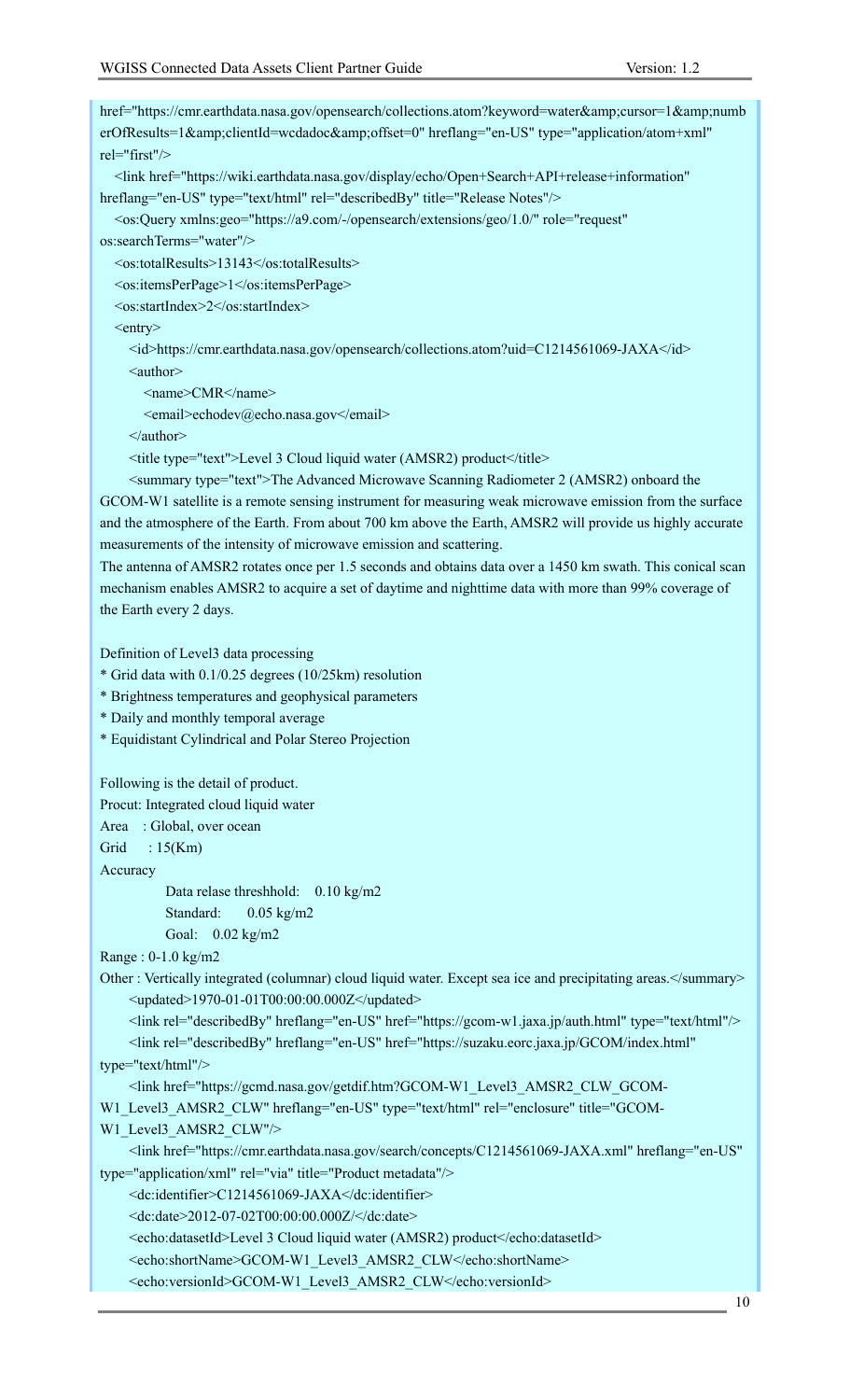| <echo:datacenter>JAXA</echo:datacenter>                                           |  |  |  |
|-----------------------------------------------------------------------------------|--|--|--|
| <echo:archivecenter>JP/JAXA/SAOC</echo:archivecenter>                             |  |  |  |
| <echo:organization>JP/JAXA/SAOC</echo:organization>                               |  |  |  |
| <echo:processinglevelid>3</echo:processinglevelid>                                |  |  |  |
| <echo:coordinatesystem>CARTESIAN</echo:coordinatesystem>                          |  |  |  |
| $\le$ echo:orbitParameters $\ge$                                                  |  |  |  |
| $\langle g\text{eors:box}\rangle - 90 - 18090180 \langle g\text{eors:box}\rangle$ |  |  |  |
| <echo:hasvariables>false</echo:hasvariables>                                      |  |  |  |
| <echo:hasformats>false</echo:hasformats>                                          |  |  |  |
| <echo:hastransforms>false</echo:hastransforms>                                    |  |  |  |
| <echo:hasspatialsubsetting>false</echo:hasspatialsubsetting>                      |  |  |  |
| <relevance:score>1.43</relevance:score>                                           |  |  |  |
| $\langle$ entry $\rangle$                                                         |  |  |  |
| $\langle$ feed $\rangle$                                                          |  |  |  |

#### Fig. 9 Example of IDN search response

Notice the OpenSearch elements which appear inside the feed element. Namespaces referred in the OpenSearch response are listed as follows:

| <b>Namespace</b> | URL                                                                  |  |
|------------------|----------------------------------------------------------------------|--|
| xmlns:atom       | https://www.w3.org/2005/Atom                                         |  |
| xmlns:os         | https://a9.com/-/spec/opensearch/1.1/                                |  |
| xmlns:relevance  | https://a9.com/-/opensearch/extensions/relevance/1.0                 |  |
| xmlns:dc         | https://purl.org/dc/terms/                                           |  |
| xmlns:echo       | https://cmr.earthdata.nasa.gov/search/site/docs/search/api.html#atom |  |
| xmlns:georss     | https://www.georss.org/georss/10                                     |  |
| xmlns:geo        | https://a9.com/-/opensearch/extensions/geo/1.0/                      |  |
| xmlns:time       | https://a9.com/-/opensearch/extensions/time/1.0/                     |  |
| xmlns: cwic      | https://cwic.wgiss.ceos.org/opensearch/extensions/1.0/               |  |
| esipdiscover     | https://commons.esipfed.org/ns/discovery/1.2/                        |  |
| eo               | https://a9.com/-/opensearch/extensions/eo/1.0/                       |  |
| media            | https://search.yahoo.com/mrss/                                       |  |
| sru              | https://a9.com/-/opensearch/extensions/sru/2.0/                      |  |
|                  |                                                                      |  |

Table 1 Table of OpenSearch namespaces

#### **ATOM <feed> element, Granule (Step 2) Search**

| <b>Element</b>           | <b>Value</b>                                                             |  |
|--------------------------|--------------------------------------------------------------------------|--|
| atom: title              | Atom feed title element                                                  |  |
| atom: updated            | Date tag indicating when granule metadata is returned from data provider |  |
| atom: author             | Fixed value, which is the contact information of supporting team,        |  |
|                          | e.g.                                                                     |  |
|                          | $\leq$ author $\geq$                                                     |  |
|                          | $\langle$ name $\rangle$ $\langle$ name $\rangle$                        |  |
|                          | <email></email>                                                          |  |
|                          | $\leq$ author>                                                           |  |
| atom: id                 | Fixed value for search identifier                                        |  |
| opensearch: totalResults | Number of records matched                                                |  |
| opensearch: startIndex   | Number of start record desired by client                                 |  |
| opensearch: itemsPerPage | Actual number of returned items per page                                 |  |
| opensearch: Query        | Query element recording actual request parameter values from client      |  |
| atom: link               | Traversal link. Supported 'rel' attribute values include:                |  |
|                          | first: link to the first matching result                                 |  |
|                          | last: link to the last matching result                                   |  |
|                          | previous: link to previous granule, where applicable                     |  |
|                          | next: link to next granule, where applicable                             |  |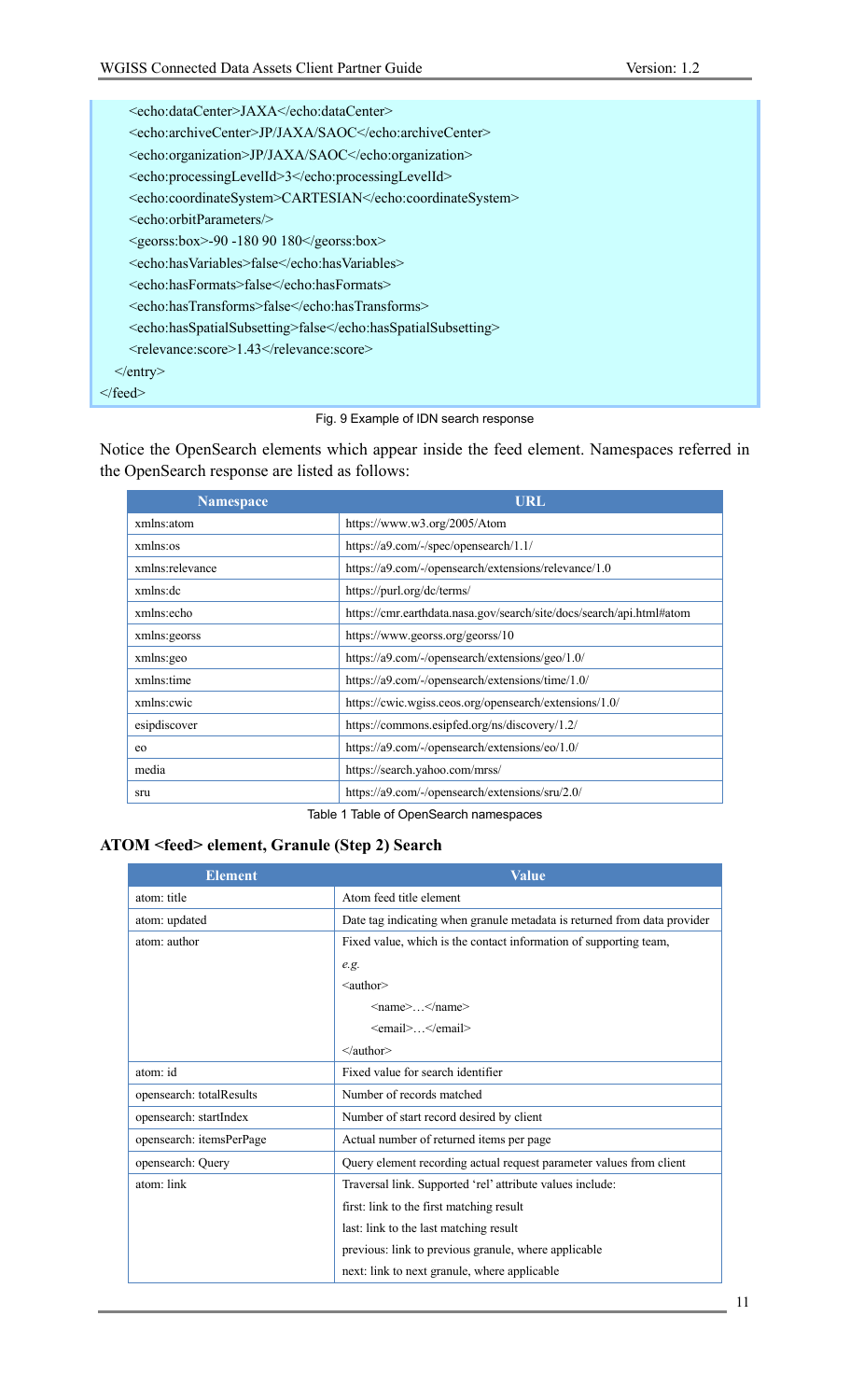| profile: link to specified $\text{profile}(s)$<br>up: link to parent identifier<br>search: link to OSDD endpoint |  |                                             |                                            |
|------------------------------------------------------------------------------------------------------------------|--|---------------------------------------------|--------------------------------------------|
|                                                                                                                  |  |                                             | self: link of submitted OpenSearch request |
|                                                                                                                  |  | Table 2 Table of Atom <feed> element</feed> |                                            |

#### **ATOM <entry> element**

| <b>Element</b>          | Value                                                                                             |  |
|-------------------------|---------------------------------------------------------------------------------------------------|--|
| atom: title             | Descriptive title for the entry                                                                   |  |
| atom: id                | Unique identifier of the entry within the local catalog system                                    |  |
| atom: updated           | Date tag indicating when entry metadata is last updated by data provider                          |  |
| atom: author            | Fixed value, which is the contact information of data provider                                    |  |
| spatial extent elements | For each granule, at least one $\leq$ georss:box> will be provided to represent the               |  |
|                         | minimum bounding rectangle of spatial extent of entry, if applicable.                             |  |
|                         | <georss:box> is formatted with coordinate order of WestBoundingLongitude,</georss:box>            |  |
|                         | SouthBoundingLatitude, EastBoundingLongitude, NorthBoundingLatitude. All                          |  |
|                         | coordinates are in EPSG:4326                                                                      |  |
|                         | <georss:polygon> and other geometries may also be provided if it is available in</georss:polygon> |  |
|                         | data provider's metadata.                                                                         |  |
| temporal element        | For each entry, a single <dc:date> element will be provided to represent the</dc:date>            |  |
|                         | temporal extent of the entry, if applicable.                                                      |  |
|                         | e.g. 1989-10-19T00:00:00.000Z/1989-10-21T23:59:59.000Z                                            |  |
| atom: link              | Supported values under 'rel' attribute: via/enclosure/alternate/icon                              |  |
|                         | Detailed information refers to Table 4                                                            |  |
| atom: summary           | Summary descriptive text for the entry                                                            |  |

Table 3 Table of Atom <entry> element

#### **'rel' attributes under ATOM <link> element**

| 'rel' attribute | <b>Artifact</b>     |
|-----------------|---------------------|
| via             | Metadata            |
| 1con            | <b>Browse</b>       |
| alternate       | Documentation       |
| enclosure       | Product             |
| up              | Collection Metadata |

Table 4 Table of 'rel' attributes

# **5.5. Error Handling**

The CEOS OpenSearch Best Practices (CEOS-BP-017) recommends the use of HTTP status codes as following, 4xx for client errors, and 5xx for server errors.

- 400 Bad Request: The request has an invalid syntax (i.e. badly formatted geometry)
- 413 Request Entity Too Large: The request originates too many returnable hits
- 415 Unsupported media type: Media type in the request is not available or valid.
- 500 Internal Server Error: Default code for the server side for an execution error.
- 501 Not Implemented: When requesting an unimplemented feature (e.g. relation operator not supported).
- 503 Service Unavailable: When the search service is temporarily not available (due to overload or other reasons).
- 504 Gateway Timeout: When the search engine is a broker or aggregator to other services that fail to produce an answer within a giving time frame.

CEOS OpenSearch implementations are recommended to support these codes.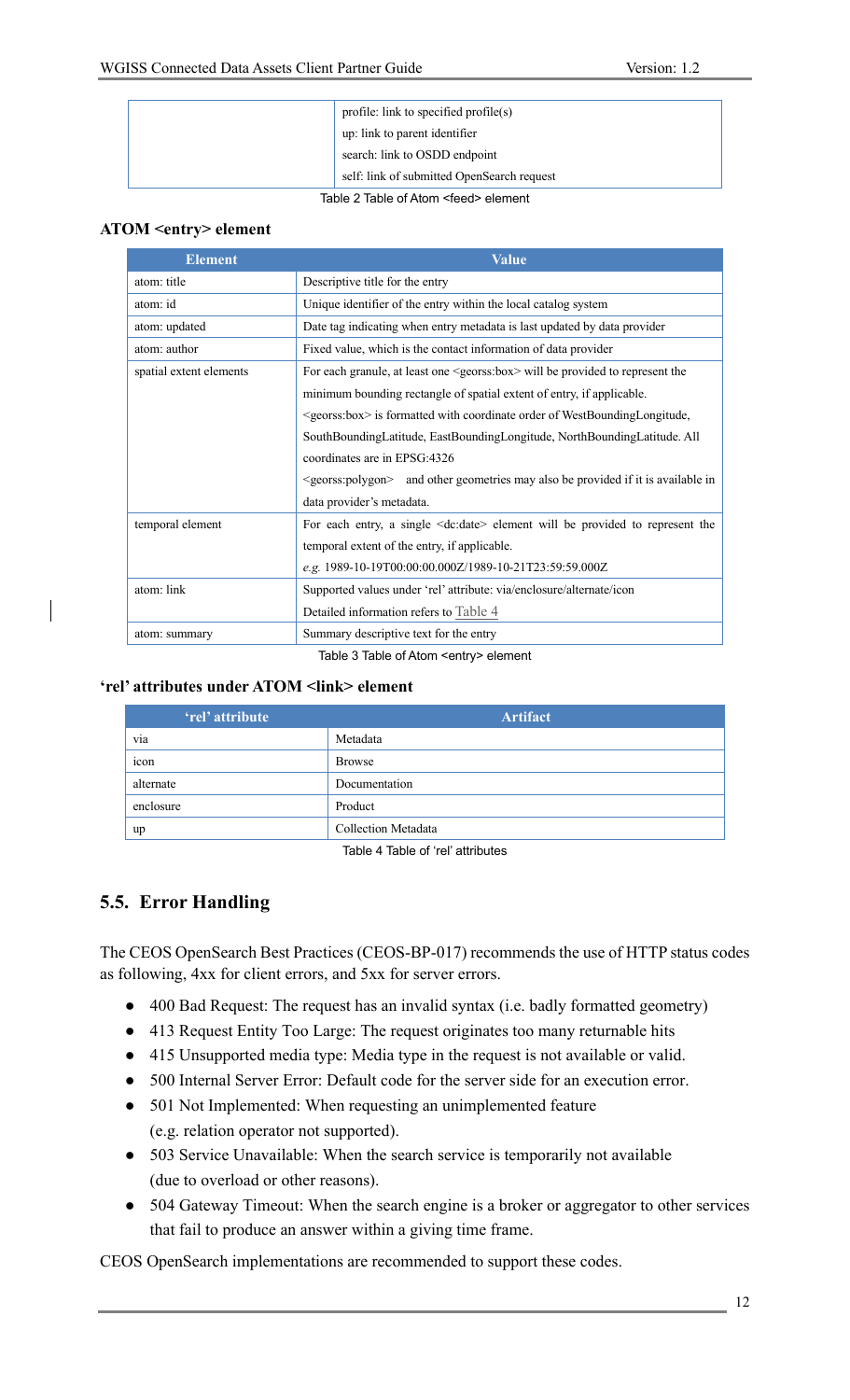# **6. Use Case – Collection Search (IDN)**

This chapter provides a comprehensive and detailed process about how to implement a WGISS OpenSearch client, which includes how to retrieve the OSDD for the collection of interest, and how to build an OpenSearch request.

### **6.1. IDN Systems**

The IDN, CMR OpenSearch (for IDN), and the GCMD's Keyword Management Service (KMS) only have operational systems which end-users can access.

- **•** IDN site is available to all users. Location: https://idn.ceos.org/
- § OpenSearch API for IDN (via CMR) production instance is available to all users. Location: https://cmr.earthdata.nasa.gov/opensearch/
- KMS production instance is available to all users. Location: https://gcmd.earthdata.nasa.gov/kms/capabilities?format=html

The IDN site search interface and the CMR OpenSearch production instances will provide access to all collections which have been registered in the IDN. The KMS production instance will provide access to all approved GCMD keywords registered by IDN providers.

# **6.2. Retrieve Collections via IDN OpenSearch**

CEOS OpenSearch supports searching for collections through the IDN. Searching for granules in a specific collection is supported at the data partners via the Granule Gateways (see chapter 7 "CWIC" and chapter 8 "FedEO"). It executes a collection or inventory search, as appropriate, and returns the matching results.

In order to create a valid request, clients have to obtain the IDN OpenSearch OSDD and fill request parameters with proper values.

**Step 1**: Obtain IDN OpenSearch OSDD to formulate a valid IDN OpenSearch request.

https://cmr.earthdata.nasa.gov/opensearch/collections/descriptor\_document.xml?clientId=cswOpenSearchDoc

Fig. 10 Example of IDN OpenSearch OSDD request

The template of the OpenSearch request is available under the <Url> element in OSDD and is included below.

| $\leq$ ?xml version="1.0"?>                                                                                       |
|-------------------------------------------------------------------------------------------------------------------|
| <os:opensearchdescription <="" td="" xmlns:os="https://a9.com/-/spec/opensearch/1.1/"></os:opensearchdescription> |
| xmlns:echo="https://cmr.earthdata.nasa.gov/search/site/docs/search/api.html#atom"                                 |
| xmlns:geo="https://a9.com/-/opensearch/extensions/geo/1.0/"                                                       |
| xmlns:time="https://a9.com/-/opensearch/extensions/time/1.0/"                                                     |
| xmlns:esipdiscovery="https://commons.esipfed.org/ns/discovery/1.2/" esipdiscovery:version="1.2"                   |
| xmlns:params="https://a9.com/-/spec/opensearch/extensions/parameters/1.0/"                                        |
| xmlns:referrer="https://www.opensearch.org/Specifications/OpenSearch/Extensions/Referrer/1.0"                     |
| xmlns:eo="https://a9.com/-/opensearch/extensions/eo/1.0/"                                                         |
| xmlns:atom="https://www.w3.org/2005/Atom" >                                                                       |
| <os:shortname>CMR Collections</os:shortname>                                                                      |
| <os:description>NASA CMR Collection search using geo, time and parameter</os:description>                         |
| extensions                                                                                                        |
| <os:tags>CMR NASA CWIC CEOS-OS-BP-V1.1/L3 ESIP OGC collection pageOffset=1</os:tags>                              |
| $indexOffset = 0 < /os:Tags$                                                                                      |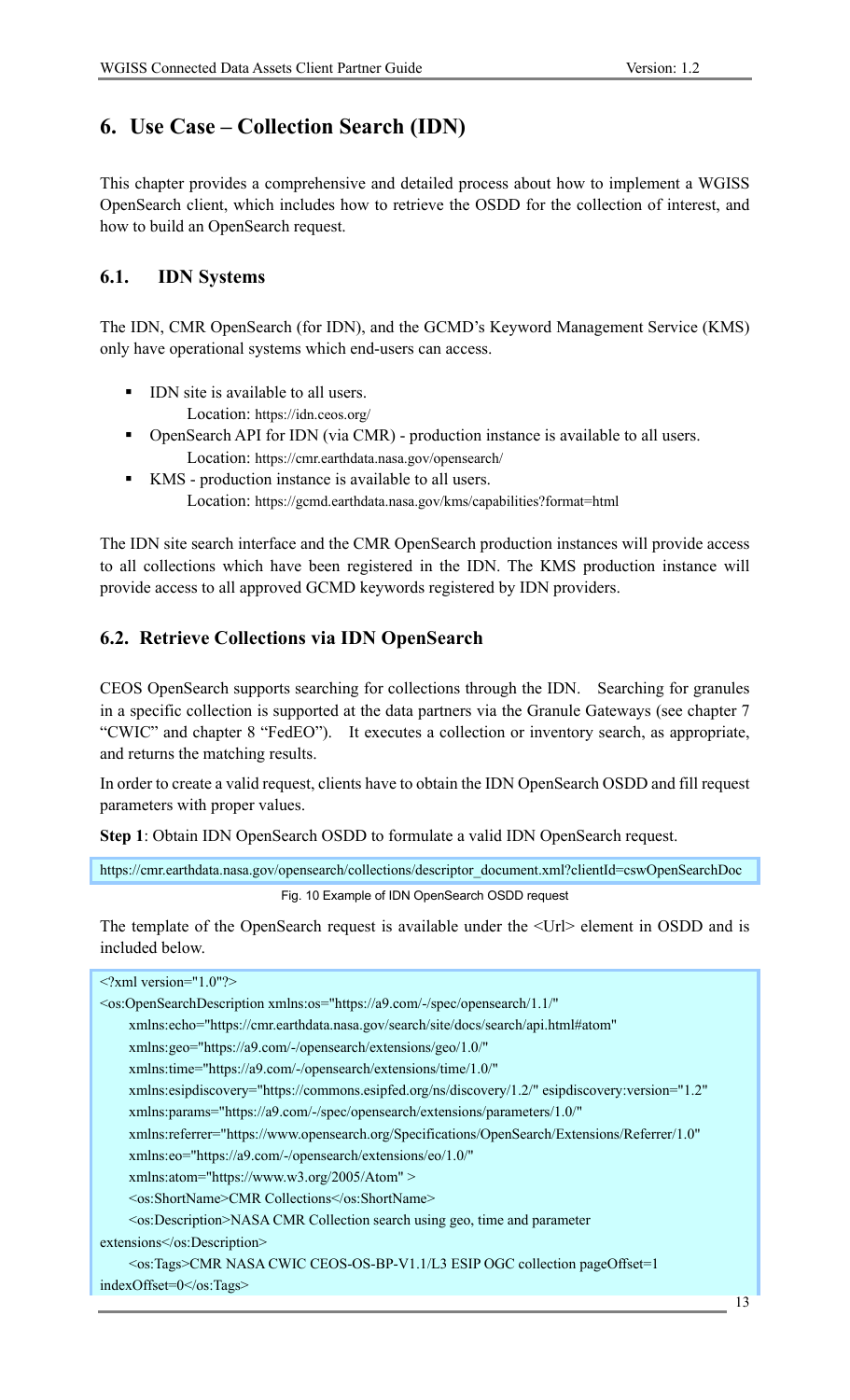<os:Contact>echodev@echo.nasa.gov</os:Contact>

<os:Url type="application/atom+xml" rel="collection"

params:method="GET"

template="https://cmr.earthdata.nasa.gov/opensearch/collections.atom?keyword={os:searchTerms?}&inst rument={echo:instrument?}&satellite={eo:platform?}&boundingBox={geo:box?}&geometry= {geo:geometry?}&placeName={geo:name?}&startTime={time:start?}&endTime={time:end?} &cursor={os:startPage?}&numberOfResults={os:count?}&offset={os:startIndex?}&uid={ geo:uid?}&hasGranules={echo:hasGranules?}&isCwic={echo:isCwic?}&isGeoss={echo:isGe oss?}&isCeos={echo:isCeos?}&isEosdis={echo:isEosdis?}&provider={echo:provider?}& clientId=cswOpenSearchDoc">

 <params:Parameter name="keyword" uiDisplay="Search terms" value="{os:searchTerms}" title="Inventory with terms expressed by these search terms" minimum="0">

<atom:link rel="profile"

href="https://www.elasticsearch.org/guide/en/elasticsearch/reference/current/query-dsl-query-stringquery.html" title="This parameter follows the elastic search free text search implementations" />

</params:Parameter>

 <params:Parameter name="instrument" uiDisplay="Instrument" value="{echo:instrument}" title="Inventory associated with a satellite instrument expressed by this short name" minimum="0"/>

 <params:Parameter name="satellite" uiDisplay="Satellite" value="{eo:platform}" title="Inventory associated with a Satellite/platform expressed by this short name" minimum="0"/>

 <params:Parameter name="boundingBox" uiDisplay="Bounding box" value="{geo:box}" title="Inventory with a spatial extent overlapping this bounding box" minimum="0"/>

<params:Parameter name="geometry" uiDisplay="Geometry" value="{geo:geometry}"

title="Inventory with a spatial extent overlapping this geometry" minimum="0">

 <atom:link rel="profile" href="https://www.opengis.net/wkt/LINESTRING" title="This service accepts WKT LineStrings"/>

 <atom:link rel="profile" href="https://www.opengis.net/wkt/POINT" title="This service accepts WKT Points"/>

 <atom:link rel="profile" href="https://www.opengis.net/wkt/POLYGON" title="This service accepts WKT Polygons"/>

</params:Parameter>

 <params:Parameter name="placeName" uiDisplay="Place name" value="{geo:name}" title="Inventory with a spatial location described by this name" minimum="0"/>

 <params:Parameter name="startTime" uiDisplay="Start time" value="{time:start}" title="Inventory with a temporal extent containing this start time" minimum="0"/>

 <params:Parameter name="endTime" uiDisplay="End time" value="{time:end}" title="Inventory with a temporal extent containing this end time" minimum="0"/>

 <params:Parameter name="cursor" uiDisplay="Start page" value="{os:startPage}" title="Start page for the search result" minimum="0"  $\rightarrow$ 

 <params:Parameter name="numberOfResults" uiDisplay="Number of results" value="{os:count}" title="Maximum number of records in the search result" minimum="0" maxInclusive="2000"/>

 <params:Parameter name="offset" uiDisplay="Start index" value="{os:startIndex}" title="0-based offset used to skip the specified number of results in the search result set" minimum="0"/>

 <params:Parameter name="uid" uiDisplay="Unique identifier" value="{geo:uid}" title="Inventory associated with this unique ID" minimum="0"/>

 <params:Parameter name="hasGranules" uiDisplay="Has granules" value="{echo:hasGranules}" title="Inventory with granules">

<params:Option value="true" label="Yes"/>

<params:Option value="false" label="No"/>

</params:Parameter>

 <params:Parameter name="isCwic" uiDisplay="CWIC collection" value="{echo:isCwic}" title="Inventory related to CWIC">

<params:Option value="true" label="Yes"/>

</params:Parameter>

<params:Parameter name="isGeoss" uiDisplay="GEOSS collection" value="{echo:isGeoss}"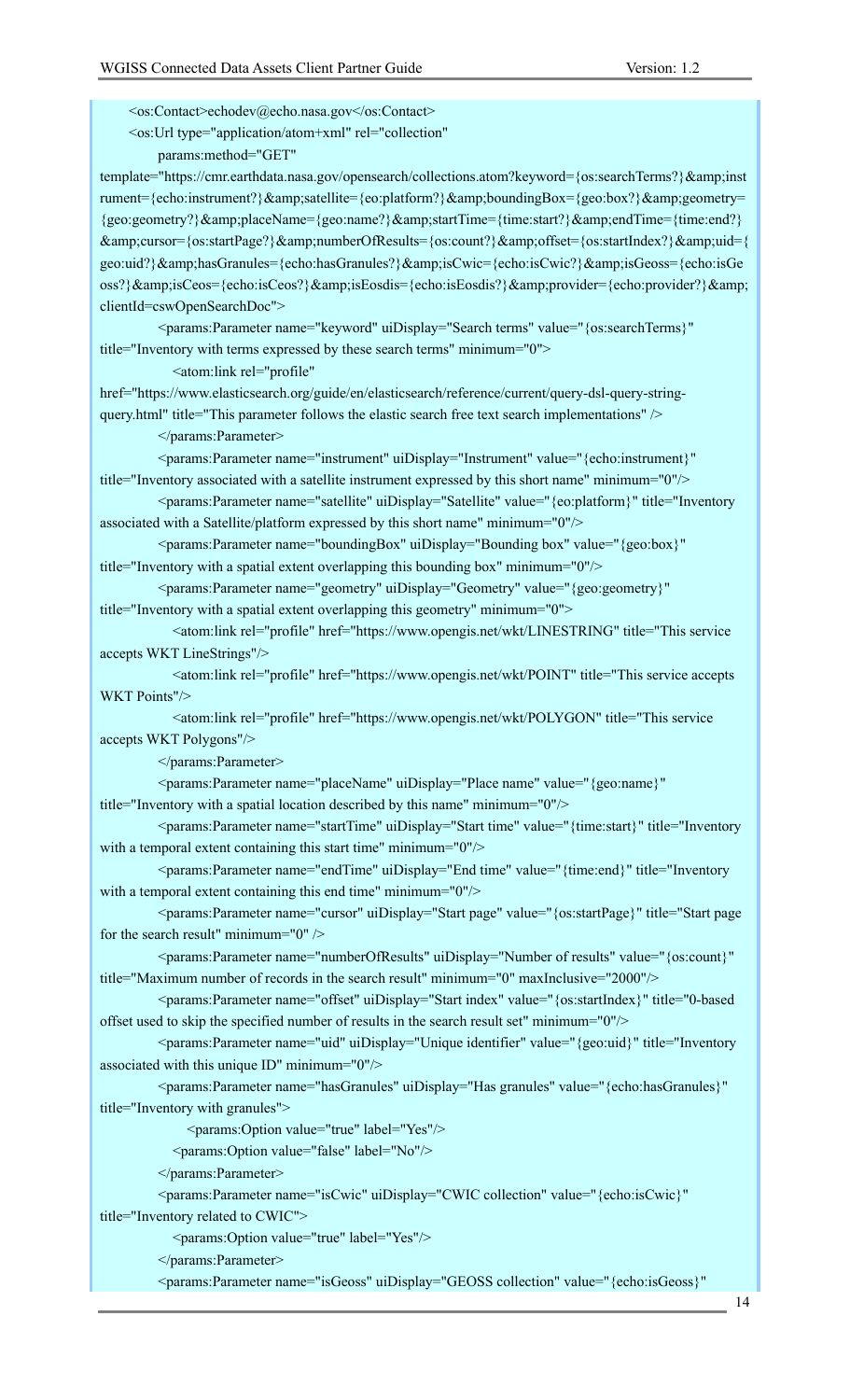title="Inventory related to GEOSS">

<params:Option value="true" label="Yes"/>

</params:Parameter>

<params:Parameter name="isCeos" uiDisplay="CEOS collection" value="{echo:isCeos}"

title="Inventory related to CEOS">

<params:Option value="true" label="Yes"/>

</params:Parameter>

 <params:Parameter name="isEosdis" uiDisplay="EOSDIS collection" value="{echo:isEosdis}" title="Inventory related to EOSDIS">

<params:Option value="true" label="Yes"/>

</params:Parameter>

 <params:Parameter name="provider" uiDisplay="Provider" value="{echo:provider}" title="Inventory associated with a provider" minimum="0"/>

 <params:Parameter name="clientId" uiDisplay="Client identifier" value="{referrer:source}" title="Client identifier to be used for metrics" minimum="0"/>

 $<$ /os:Url $>$ 

<os:Url type="text/html" rel="collection"

params:method="GET"

template="https://cmr.earthdata.nasa.gov/opensearch/collections.html?keyword={os:searchTerms?}&instr ument={echo:instrument?}&satellite={eo:platform?}&boundingBox={geo:box?}&geometry={ geo:geometry?}&placeName={geo:name?}&startTime={time:start?}&endTime={time:end?}& amp;cursor={os:startPage?}&numberOfResults={os:count?}&offset={os:startIndex?}&uid={g eo:uid?}&hasGranules={echo:hasGranules?}&isCwic={echo:isCwic?}&isGeoss={echo:isGeos s?}&isCeos={echo:isCeos?}&isEosdis={echo:isEosdis?}&provider={echo:provider?}&cl ientId=cswOpenSearchDoc">

 <params:Parameter name="keyword" uiDisplay="Search terms" value="{os:searchTerms}" title="Inventory with terms expressed by these search terms" minimum="0">

<atom:link rel="profile"

href="https://www.elasticsearch.org/guide/en/elasticsearch/reference/current/query-dsl-query-stringquery.html" title="This parameter follows the elastic search free text search implementations" />

</params:Parameter>

 <params:Parameter name="instrument" uiDisplay="Instrument" value="{echo:instrument}" title="Inventory associated with a satellite instrument expressed by this short name" minimum="0"/>

 <params:Parameter name="satellite" uiDisplay="Satellite" value="{eo:platform}" title="Inventory associated with a Satellite/platform expressed by this short name" minimum="0"/>

 <params:Parameter name="boundingBox" uiDisplay="Bounding box" value="{geo:box}" title="Inventory with a spatial extent overlapping this bounding box" minimum="0"/>

<params:Parameter name="geometry" uiDisplay="Geometry" value="{geo:geometry}"

title="Inventory with a spatial extent overlapping this geometry" minimum="0">

 <atom:link rel="profile" href="https://www.opengis.net/wkt/LINESTRING" title="This service accepts WKT LineStrings"/>

 <atom:link rel="profile" href="https://www.opengis.net/wkt/POINT" title="This service accepts WKT Points"/>

 <atom:link rel="profile" href="https://www.opengis.net/wkt/POLYGON" title="This service accepts WKT Polygons"/>

</params:Parameter>

<params:Parameter name="placeName" uiDisplay="Place name" value="{geo:name}"

title="Inventory with a spatial location described by this name" minimum="0"/>

 <params:Parameter name="startTime" uiDisplay="Start time" value="{time:start}" title="Inventory with a temporal extent containing this start time" minimum="0"/>

 <params:Parameter name="endTime" uiDisplay="End time" value="{time:end}" title="Inventory with a temporal extent containing this end time" minimum="0"/>

 <params:Parameter name="cursor" uiDisplay="Start page" value="{os:startPage}" title="Start page for the search result" minimum="0" />

<params:Parameter name="numberOfResults" uiDisplay="Number of results" value="{os:count}"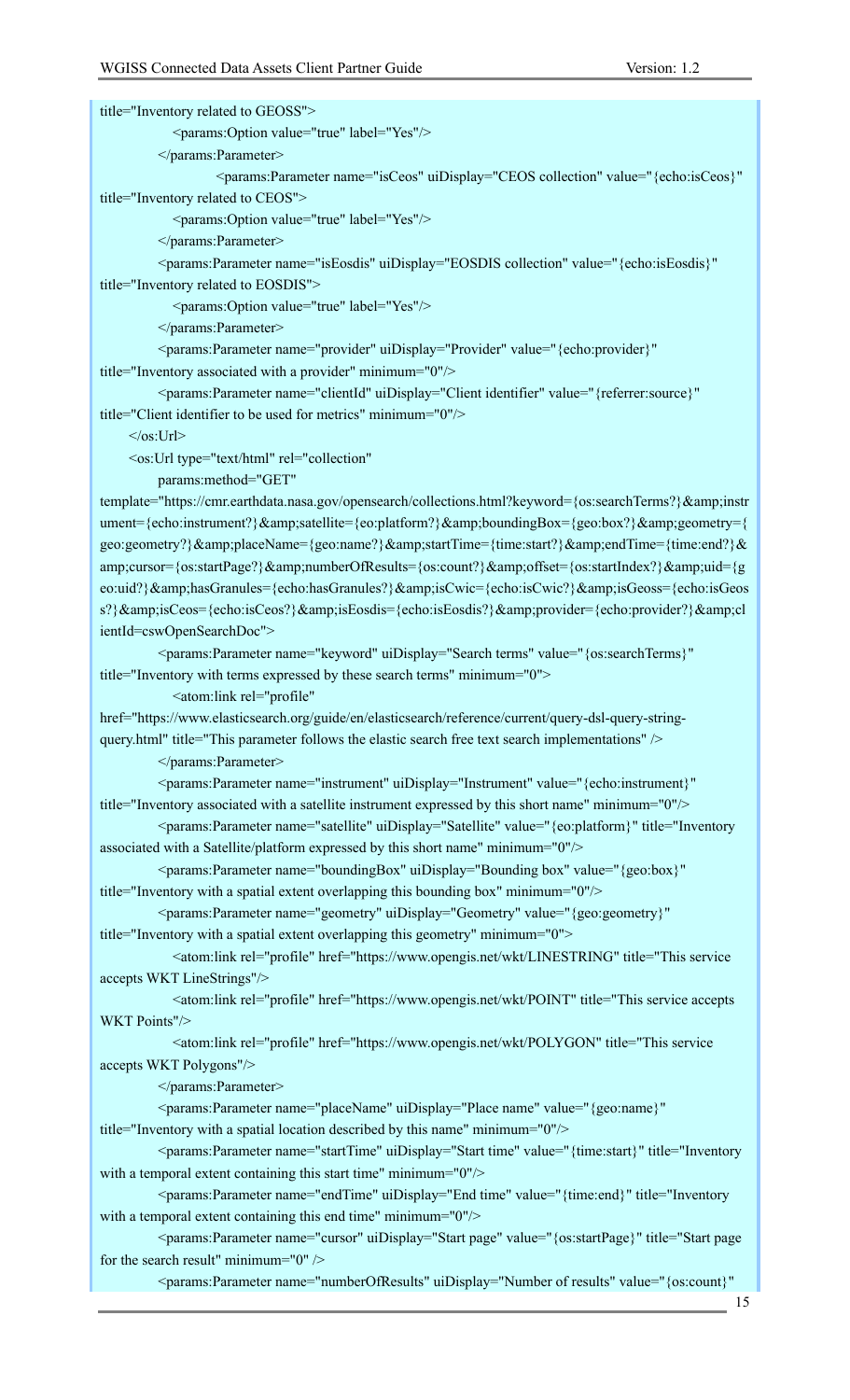title="Maximum number of records in the search result" minimum="0" maxInclusive="2000"/> <params:Parameter name="offset" uiDisplay="Start index" value="{os:startIndex}" title="0-based offset used to skip the specified number of results in the search result set" minimum="0"/> <params:Parameter name="uid" uiDisplay="Unique identifier" value="{geo:uid}" title="Inventory associated with this unique ID" minimum="0"/> <params:Parameter name="hasGranules" uiDisplay="Has granules" value="{echo:hasGranules}" title="Inventory with granules"> <params:Option value="true" label="Yes"/> <params:Option value="false" label="No"/> </params:Parameter> <params:Parameter name="isCwic" uiDisplay="CWIC collection" value="{echo:isCwic}" title="Inventory related to CWIC"> <params:Option value="true" label="Yes"/> </params:Parameter> <params:Parameter name="isGeoss" uiDisplay="GEOSS collection" value="{echo:isGeoss}" title="Inventory related to GEOSS"> <params:Option value="true" label="Yes"/> </params:Parameter> <params:Parameter name="isCeos" uiDisplay="CEOS collection" value="{echo:isCeos}" title="Inventory related to CEOS"> <params:Option value="true" label="Yes"/> </params:Parameter> <params:Parameter name="isEosdis" uiDisplay="EOSDIS collection" value="{echo:isEosdis}" title="Inventory related to EOSDIS"> <params:Option value="true" label="Yes"/> </params:Parameter> <params:Parameter name="provider" uiDisplay="Provider" value="{echo:provider}" title="Inventory associated with a provider" minimum="0"/> <params:Parameter name="clientId" uiDisplay="Client identifier" value="{referrer:source}" title="Client identifier to be used for metrics" minimum="0"/>  $<$ /os:Url> <os:Query role="example" searchTerms="Amazon River Basin Precipitation, 1972-1992" title="Sample search"/> <os:Attribution>NASA CMR</os:Attribution> <os:SyndicationRight>open</os:SyndicationRight> </os:OpenSearchDescription> Fig. 11 Extract of IDN OpenSearch OSDD

The available request parameters and their cardinality are presented in section 6.3.

**Step 2**: Search collections of interest through IDN OpenSearch with proper request parameters

An example request can be formed as follows.

https://cmr.earthdata.nasa.gov/opensearch/collections.atom?keyword=Landsat\_8&numberOfResults=10&cli entId=wgissOpenSearchDoc

#### Fig. 12 Extract of IDN OpenSearch OSDD

**Step 3**: From the IDN OpenSearch response obtain the OSDD endpoint for the collection by parsing the href attribute under <link rel="search" type="application/opensearchdescription+xml" /> element. Note that the OSDD endpoint may refer to CWIC or FedEO.

```
<feed xmlns="https://www.w3.org/2005/Atom" xmlns:dc="https://purl.org/dc/terms/" >
    <entry>
         …
         <link
    href="https://cmr.earthdata.nasa.gov/opensearch/granules/descriptor_document.xml?collectionConceptId
=C1235542031-USGS_LTA"
```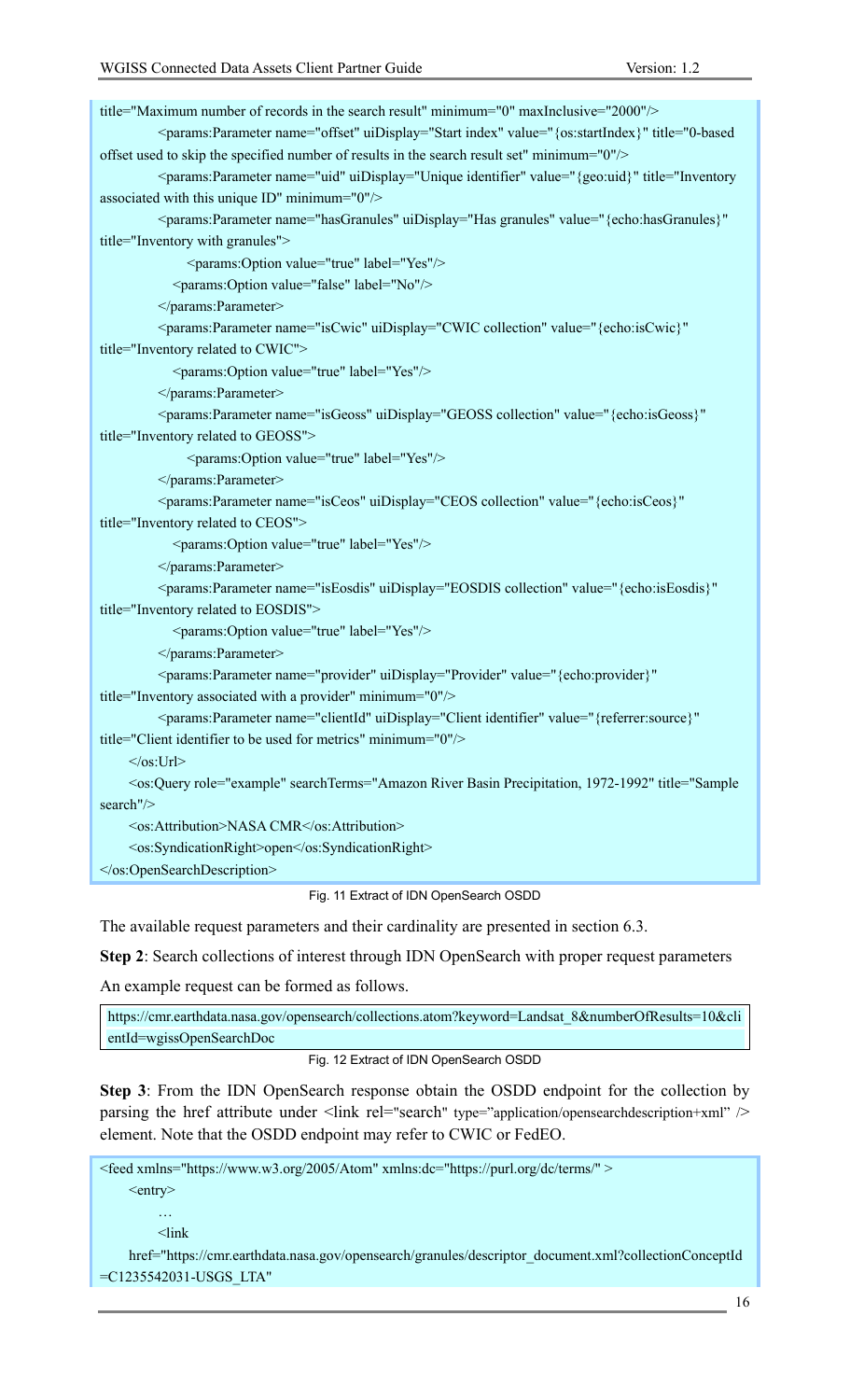| hreflang="en-US"                                       |                                            |
|--------------------------------------------------------|--------------------------------------------|
| type="application/opensearchdescription+xml"           |                                            |
| rel="search"                                           |                                            |
| title="CWIC Granule Open Search Descriptor Document"/> |                                            |
| $\cdots$                                               |                                            |
| $\le$ /entry>                                          |                                            |
| $\langle$ feed $>$                                     |                                            |
|                                                        | Fig. 13 Example of IDN OpenSearch Response |

**Step 4**: From the collection OSDD found in the IDN OpenSearch response, formulate a valid granule search request. How to do this is explained in sections 7.1 ("CWIC") and 8.3 ("FedEO").

In principle, CEOS OpenSearch clients compliant with CEOS OpenSearch Best Practices should not care whether the second step (i.e. Granule search) redirects to CWIC or FedEO as both endpoints provide the same interface which clients should discover by obtaining the OSDD. Search parameters in the URL template which are specific to one of both endpoints (i.e. not defined in the CEOS Best Practice for OpenSearch or belonging to a foreign namespace) can be left empty when preparing the granule search request.

### **6.3. Available Collection Search Criteria**

CEOS OpenSearch is used as the IDN's collections search implementation based on the OpenSearch 1.1 (Draft 5) specification and is compliant with the CEOS OpenSearch Best Practices. The IDN OpenSearch API allows clients to formulate OpenSearch compliant queries against the IDN collections and specify the desired search results format as OpenSearch compliant ATOM or HTML. The IDN OpenSearch API implements the following search fields for users' queries:

| <b>Request</b><br>Parameter <sup>a</sup> | Description <sup>b</sup>                                                                | Value &<br><b>Cardinality</b><br>$(M)$ = mandatory<br>$(O) =$ optional | $Typec$         |
|------------------------------------------|-----------------------------------------------------------------------------------------|------------------------------------------------------------------------|-----------------|
| boundingBox                              | Inventory with a spatial extent overlapping<br>this bounding box                        | (O)                                                                    | geo:box         |
| keyword                                  | Inventory with terms expressed by these<br>search terms                                 | (O)                                                                    | os:searchTerms  |
| instrument                               | Inventory associated with a satellite<br>instrument expressed by this short name        | (O)                                                                    | echo:instrument |
| satellite                                | Inventory associated with a<br>Satellite/platform expressed by this short<br>name       | (O)                                                                    | eo:platform     |
| geometry                                 | Inventory with a spatial extent overlapping<br>this geometry                            | (O)                                                                    | geo:geometry    |
| placeName                                | Inventory with a spatial location described<br>by this name                             | (O)                                                                    | geo:name        |
| startTime                                | Inventory with a temporal extent containing<br>this start time                          | (O)                                                                    | time:start      |
| endTime                                  | Inventory with a temporal extent containing<br>this end time                            | (0)                                                                    | time:end        |
| cursor                                   | Start page for the search result                                                        | (O)                                                                    | os:startPage    |
| numberOfResults                          | Maximum number of records in the search<br>result                                       | (O)                                                                    | os:count        |
| offset                                   | 0-based offset used to skip the specified<br>number of results in the search result set | (O)                                                                    | os:startIndex   |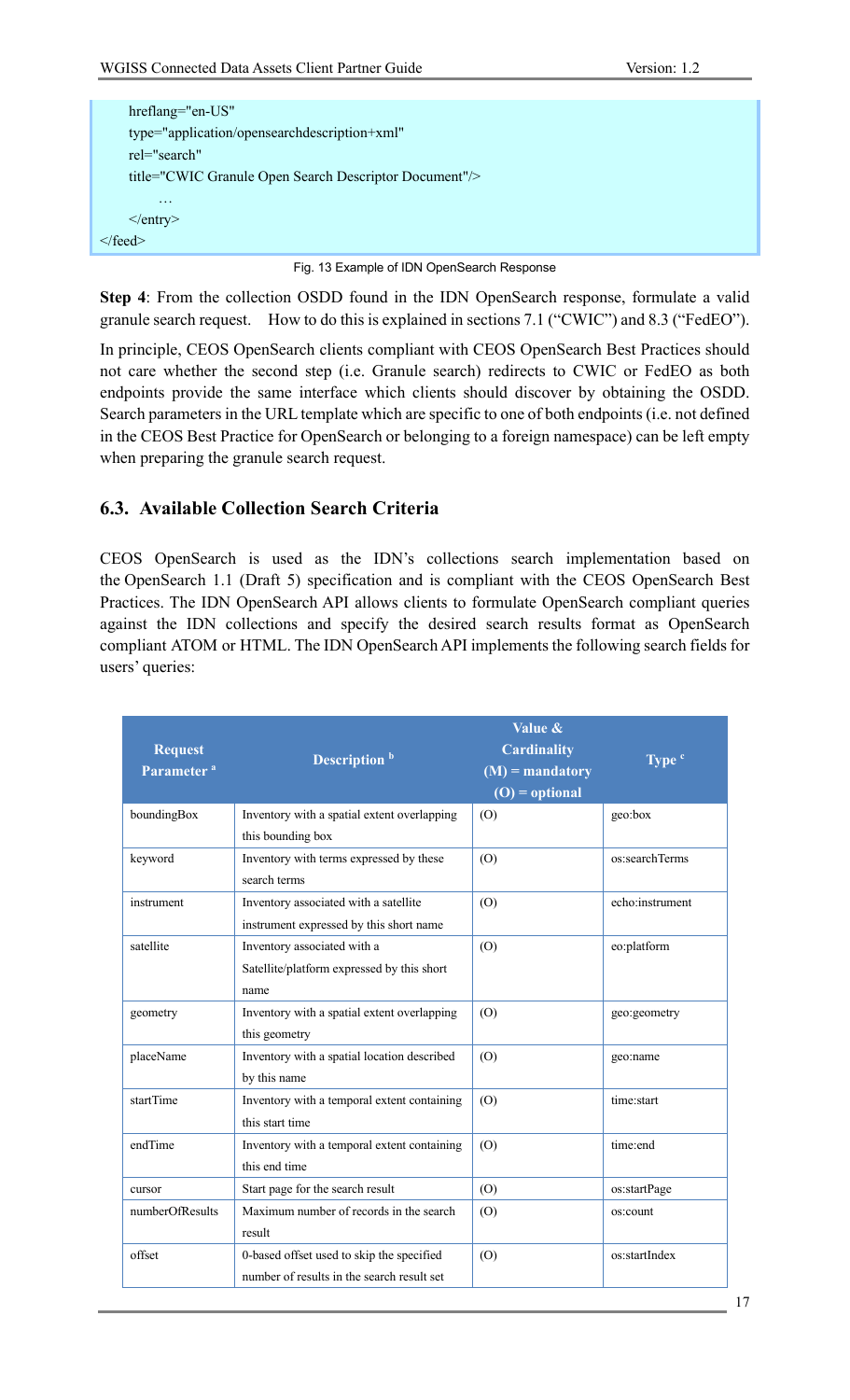| uid         | Inventory associated with this unique ID | (O) | geo:uid          |
|-------------|------------------------------------------|-----|------------------|
| hasGranules | Inventory with granules                  | (0) | echo:hasGranules |
| isCwic      | Inventory related to CWIC                | (0) | echo:isCwic      |
| isGeoss     | Inventory related to GEOSS               | (0) | echo:isGeoss     |
| isCeos      | Inventory related to CEOS                | (0) |                  |
| isEosdis    | Inventory related to EOSDIS              | (0) | echo:isEosdis    |
| provider    | Inventory associated with a provider     | (0) | echo:provider    |
| clientId    | Client identifier to be used for metrics | (0) | cswOpenSearchDoc |
|             |                                          |     |                  |

Table 5 Table of collection search criteria

Also, client developers are able to query with specific tags: isCeos, isCwic, isGeoss, and isFedEO. Tagging allows arbitrary sets of collections to be grouped under a single namespace value. The sets of collections can be recalled later when searching by tag fields.

IDN query examples:

- GET the first 10 IDN collections with results in the ATOM format: https://cmr.earthdata.nasa.gov/opensearch/collections.atom?numberOfResults=10&clientId=cswOpen SearchDoc
- GET the first 10 IDN collections containing the GCMD instrument keyword MODIS with results in the ATOM output format: https://cmr.earthdata.nasa.gov/opensearch/collections.atom?instrument=MODIS&numberOfResults=1 0&clientId=cswOpenSearchDoc
- GET the first 10 CWIC IDN collections containing the GCMD instrument keyword MODIS with results in the HTML format: https://cmr.earthdata.nasa.gov/opensearch/collections?instrument=MODIS&isCwic=true&numberOfR esults=10&clientId=cswOpenSearchDoc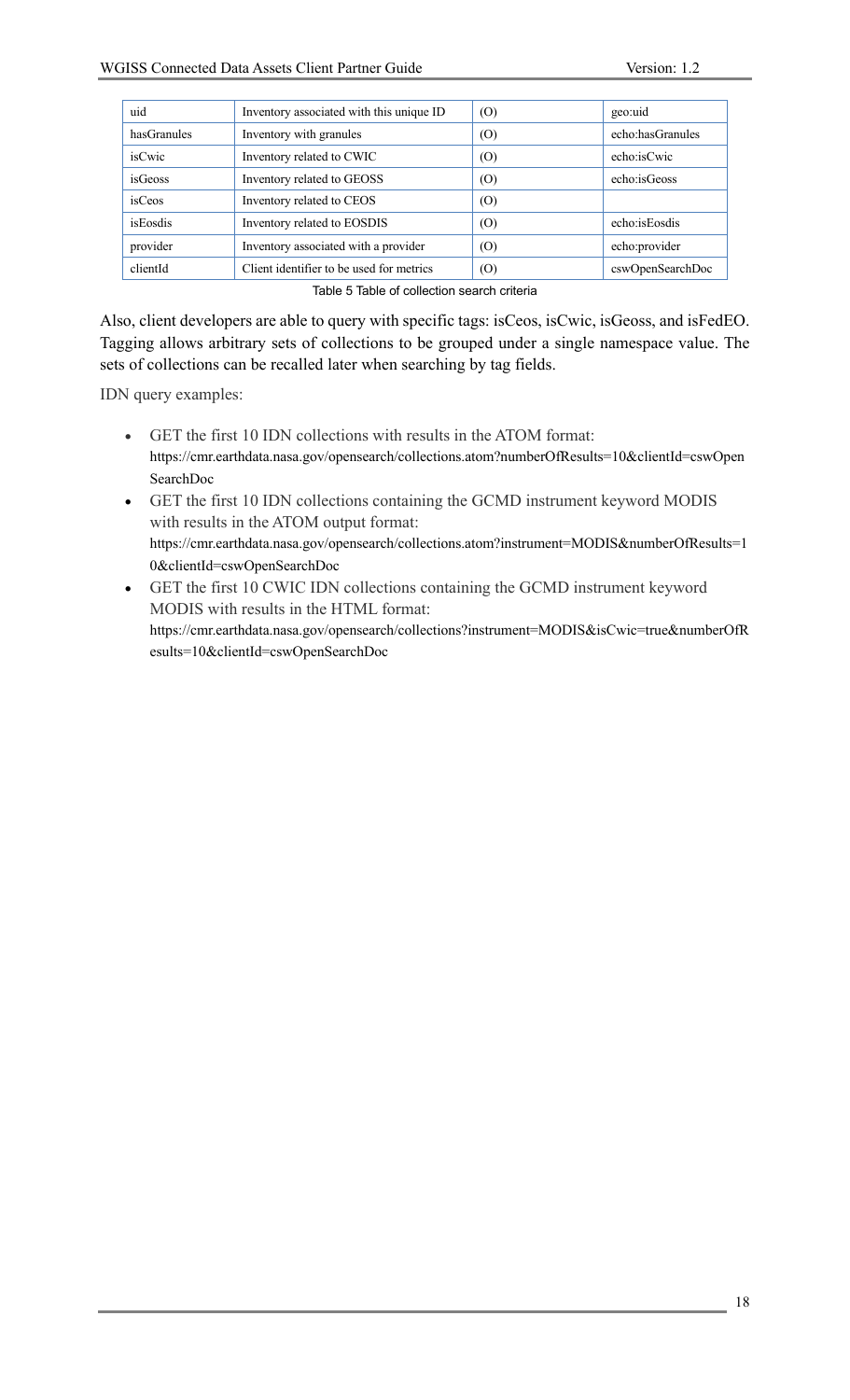# **7. Use Case – Granule Search (CWIC/CMR)**

This chapter provides a comprehensive and detailed process about how to implement a WGISS OpenSearch client, which includes how to retrieve the IDN collection ID for the collection of interest, and how to build an OpenSearch request for a CWIC data partner. Within CMR, CWIC partners are available directly from CMR. The IDN response records contain direct links to the OSDD from the CWIC partner server, where possible. This can be used to construct a granule search directly from the partner.

# **7.1. Retrieve the Collection OSDD via IDN OpenSearch**

The steps in this section are identical to the steps explained in section 6.2. To fit the end-to-end CWIC use case, the parameter values for the collection search has been selected in such a way that the granule search is eventually performed through CWIC.

| <b>Use Case Overview</b> |                                                                                       |
|--------------------------|---------------------------------------------------------------------------------------|
| Title                    | Clients start from the IDN OpenSearch                                                 |
| Description              | This use case describes steps for retrieving a collection ID from the IDN OpenSearch. |
| Actors                   | OpenSearch client                                                                     |
|                          | <b>IDN</b> OpenSearch Server                                                          |
| Initial Status and       | OpenSearch clients have the IDN OpenSearch access URL.                                |
| Preconditions            |                                                                                       |

Table 6 Use Case: Retrieve Collection OSDD from IDN OpenSearch

The following steps describe this use case.

**Step 1**: Obtain IDN OpenSearch OSDD to formulate a valid IDN OpenSearch request.

https://cmr.earthdata.nasa.gov/opensearch/collections/descriptor\_document.xml?clientId=wgissOpenSearchDo c

#### Fig. 14 Example of IDN OpenSearch OSDD request

**Step 2**: Search collections of interest through IDN OpenSearch with proper request parameters (e.g. spatial footprint, temporal extent and keyword). A complete list of supported request parameters, extracted from the IDN OpenSearch OSDD, was included in section 6.3.

An example request can be formed as follows.

https://cmr.earthdata.nasa.gov/opensearch/collections.atom?keyword=Landsat\_8&numberOfResults=1&clie ntId=wgissOpenSearchDoc

Fig. 15 Example of IDN OpenSearch Keyword Search Request

**Step 3**: From the IDN OpenSearch response obtain the OSDD endpoint for the collection by parsing the href attribute under <link rel="search" type="application/opensearchdescription+xml" /> element.

<feed xmlns:relevance="https://a9.com/-/opensearch/extensions/relevance/1.0/" xmlns:os="https://a9.com/- /spec/opensearch/1.1/" xmlns:georss="https://www.georss.org/georss"

xmlns="https://www.w3.org/2005/Atom" xmlns:dc="https://purl.org/dc/elements/1.1/"

xmlns:echo="https://cmr.earthdata.nasa.gov/search/site/docs/search/api.html#atom"

xmlns:esipdiscovery="https://commons.esipfed.org/ns/discovery/1.2/"

xmlns:gml="https://www.opengis.net/gml" xmlns:time="https://a9.com/-/opensearch/extensions/time/1.0/"

xmlns:eo="https://a9.com/-/opensearch/extensions/eo/1.0/" esipdiscovery:version="1.2">

 $\leq$ entry $>$ 

…

<id>https://cmr.earthdata.nasa.gov/opensearch/collections.atom?uid=C1235542031-USGS\_LTA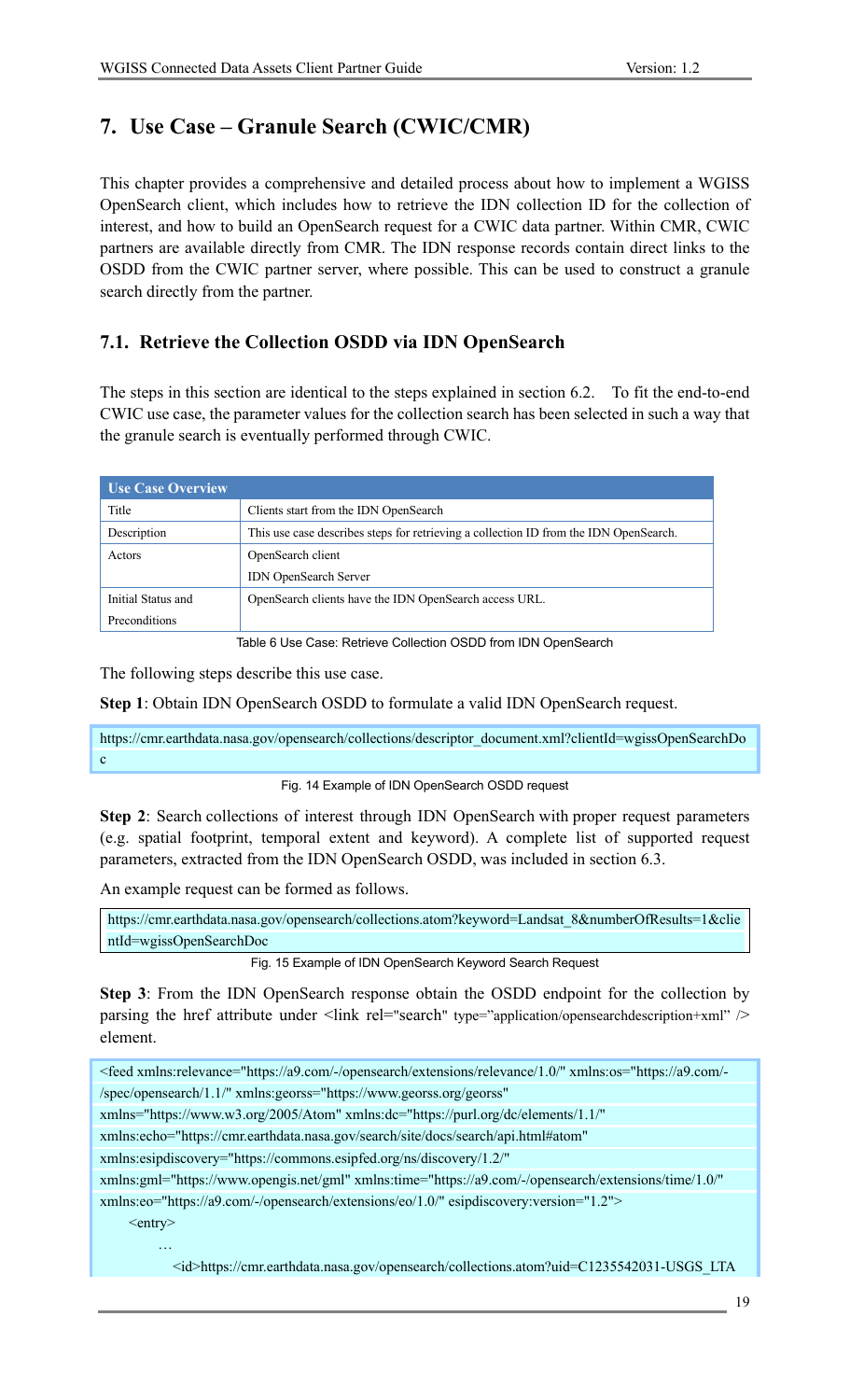| $\langle \text{id} \rangle$                                                                              |
|----------------------------------------------------------------------------------------------------------|
| $\cdots$                                                                                                 |
| $<$ lin $k$                                                                                              |
| href="https://cmr.earthdata.nasa.gov/opensearch/granules/descriptor_document.xml?collectionConceptId=C12 |
| 35542031-USGS LTA"                                                                                       |
| hreflang="en-US"                                                                                         |
| type="application/opensearchdescription+xml"                                                             |
| rel="search"                                                                                             |
| title="Non-CMR OpenSearch Provider Granule Open Search Descriptor Document"/>                            |
|                                                                                                          |
| <link <="" href="https://cmr.earthdata.nasa.gov/search/concepts/C1235542031-USGS LTA.xml" td=""/>        |
| hreflang="en-US"                                                                                         |
| type="application/xml"                                                                                   |
| rel="via"                                                                                                |
| title="Product metadata"/>                                                                               |
| $\cdots$                                                                                                 |
| $\langle$ entry>                                                                                         |
| $\le$ /feed>                                                                                             |

Fig. 16 Example of IDN OpenSearch Keyword Search Response

This response will provide the key component of searching CMR for the desired collection using the CMR conceptID. For Landsat 8, this will be C1235542031-USGS\_LTA. Now obtain from CMR the URL for the local OSDD (in this case, at USGS), with the request

https://cmr.earthdata.nasa.gov/opensearch/granules/descriptor\_document.xml?collectionConceptId=C1235542 031-USGS\_LTA

Fig. 17 Example of IDN OpenSearch Collection OSDD Request

In the response:

?xml version="1.0" encoding="UTF-8" ?>

<OpenSearchDescription xmlns="https://a9.com/-/spec/opensearch/1.1/"

xmlns:params ="https://a9.com/-/spec/opensearch/extensions/parameters/1.0/"

xmlns:geo="https://a9.com/-/opensearch/extensions/geo/1.0/"

xmlns:time="https://a9.com/-/opensearch/extensions/time/1.0/"

xmlns:lta="/opensearch/extensions/1.0/"

xmlns:esipdiscover="https://commons.esipfed.org/ns/discovery/1.2/">

<ShortName>USGS&#47;EROS OpenSearch</ShortName>

<Description>USGS&#47;EROS OpenSearch</Description>

<Contact>custserv@usgs.gov</Contact>

```
 <Url type="application/atom+xml" template="https://m2m.cr.usgs.gov/api/open-
```
search/granules.atom?uid={uid}&datasetName=LANDSAT\_8\_C1&entryId={lta:entryId}&star tIndex={startIndex?}&count={count?}&timeStart={time:start?}&timeEnd={time:end?}& geoBox={geo:box?}">

 <params:Parameter name="datasetName" value="{lta:datasetName}" title="Dataset Name desired by the search client" minimum="0" maximum="1"></params:Parameter>

 <params:Parameter name="entryId" value="{lta:entryId}" title="IDN Entry ID - Can be used in place of lta:datasetName" minimum="0" maximum="1"></params:Parameter>

 <params:Parameter name="geoBox" value="{geo:box}" title="inventory which has a spatial extent overlapping this bounding box" minimum="0" />

 <params:Parameter name="timeStart" value="{time:start}" minInclusive="2013-02-11T00:00:00Z" maxInclusive="2030-01-01T00:00:00Z" title="inventory which has a temporal extent containing this start time" minimum="0" />

<params:Parameter name="timeEnd" value="{time:end}" minInclusive="2013-02-11T00:00:00Z"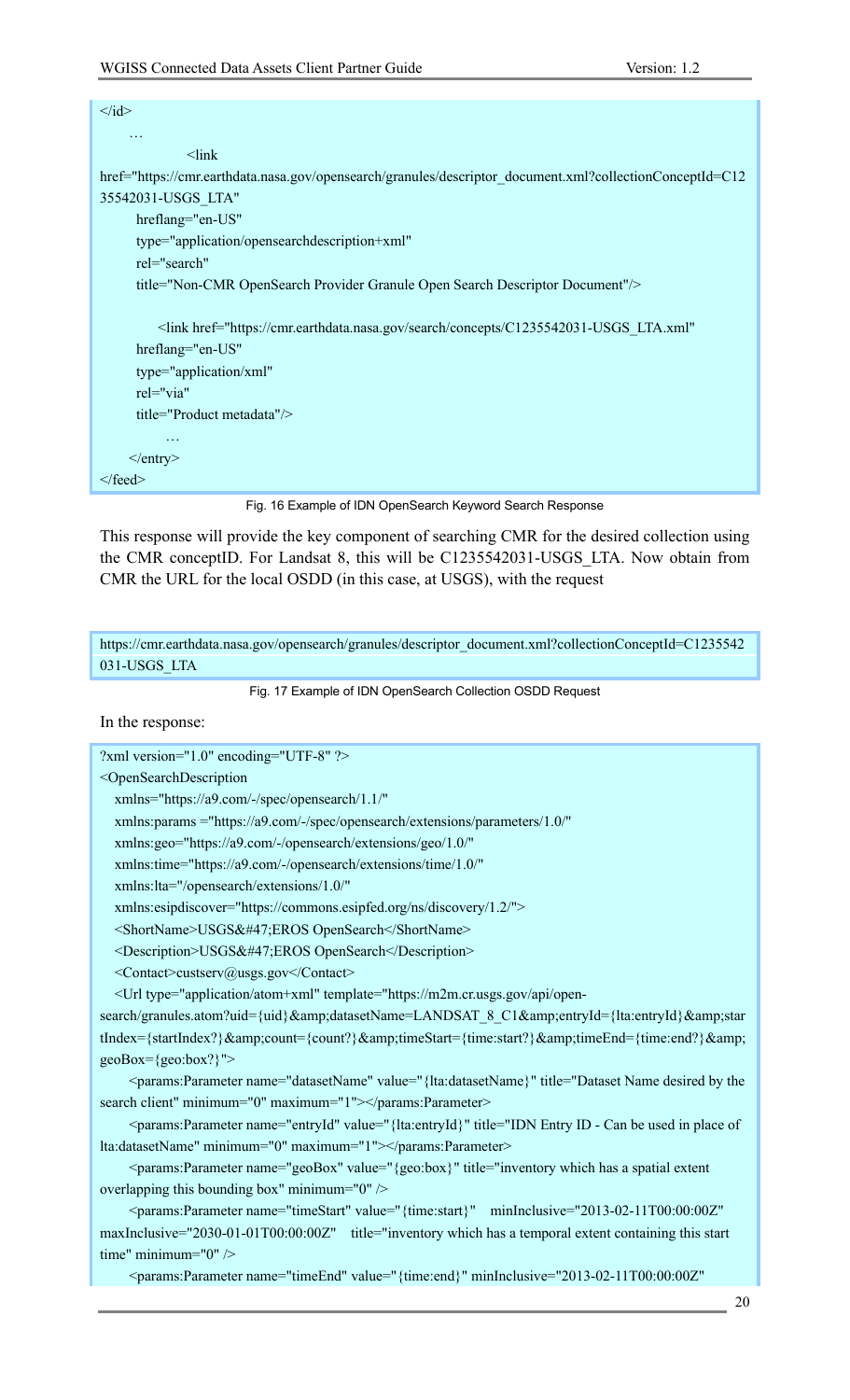| maxInclusive="2030-01-01T00:00:00Z" title="inventory which has a temporal extent containing this end                                                                                                                                           |
|------------------------------------------------------------------------------------------------------------------------------------------------------------------------------------------------------------------------------------------------|
| time" minimum=" $0"$ />                                                                                                                                                                                                                        |
| <params:parameter minimum="0" mininclusive="1" name="startIndex" title="First result in the set returned by the&lt;/td&gt;&lt;/tr&gt;&lt;tr&gt;&lt;td&gt;search" value="{startIndex}"></params:parameter>                                      |
| <params:parameter <math="" maxinclusive="200" minimum="0" mininclusive="1" name="count" title="Number of search results per page desired by&lt;/td&gt;&lt;/tr&gt;&lt;tr&gt;&lt;td&gt;the search client" value="{count}">\ge</params:parameter> |
| <params:parameter <="" name="uid" td="" title="Defines a specific scene for retrieval" value="{uid}"></params:parameter>                                                                                                                       |
| minimum="0" maximum="1" $\rightarrow$                                                                                                                                                                                                          |
| $<$ /Url>                                                                                                                                                                                                                                      |
| <query <="" count="10" lta:datasetname="CALVAL PIS MAURITANIA 1" role="example" startindex="1" td=""></query>                                                                                                                                  |
| geo:box="-180.0,-90,180.0,90" time:start="1972-09-26" time:end="2020-04-07"                                                                                                                                                                    |
| esipdiscover:clientId="cwicClient" />                                                                                                                                                                                                          |
| <query <="" role="example" td="" uid="CALVAL PIS MAURITANIA 1:entityId"></query>                                                                                                                                                               |
| esipdiscover:clientId="cwicClient" />                                                                                                                                                                                                          |
| <attribution>USGS/EROS</attribution>                                                                                                                                                                                                           |
| <developer>USGS/EROS Long Term Archive</developer>                                                                                                                                                                                             |
| <inputencoding>UTF-8</inputencoding>                                                                                                                                                                                                           |
| <language>en-us</language>                                                                                                                                                                                                                     |
| <outputencoding>UTF-8</outputencoding>                                                                                                                                                                                                         |
| <syndicationright>open</syndicationright>                                                                                                                                                                                                      |
| <tags>USGS,EROS,EarthExplorer,OpenSearch</tags>                                                                                                                                                                                                |
|                                                                                                                                                                                                                                                |
|                                                                                                                                                                                                                                                |

Fig. 18 Example of IDN OpenSearch Collection OSDD Response

### **7.2. Retrieve Granules via OpenSearch**

After retrieving the OSDD endpoint by querying through the IDN OpenSearch, OpenSearch clients will sequentially interact with the host remote server for inventory search. The following table shows the basic information about the use case of interacting with WGISS Connected Data Assets via OpenSearch.

| <b>Use Case Overview</b> |                                                                                          |  |
|--------------------------|------------------------------------------------------------------------------------------|--|
| Title                    | Interact with CWIC OpenSearch APIs for inventory search                                  |  |
| Description              | This use case describes steps for executing inventory search based on the IDN collection |  |
|                          | OSDD of interest.                                                                        |  |
| Actors                   | OpenSearch client                                                                        |  |
|                          | Collection-specific granule OpenSearch API                                               |  |
| Initial Status and       | Clients have the CWIC OpenSearch OSDD URL from IDN.                                      |  |
| Preconditions            |                                                                                          |  |

Table 7 Use Case: Interact with CWIC OpenSearch APIs

**Step 4**: Obtain the collection specific OSDD from the IDN response.

https://cmr.earthdata.nasa.gov/opensearch/granules/descriptor\_document.xml?collectionConceptId=C1235542 031-USGS\_LTA

Fig. 19 Example of CWIC collection-specific OSDD request

**Step 5**: Based on the OSDD, formulate an OpenSearch request for granules belonging to that collection.

https://m2m.cr.usgs.gov/api/open-search/granules.atom?datasetName=LANDSAT\_8\_C1

Fig. 20 Example of CWIC OpenSearch request

**Step 6**: Parse the CWIC OpenSearch response and extract the identifier for the granule of interest from <id> element.

<feed xmlns="https://www.w3.org/2005/Atom">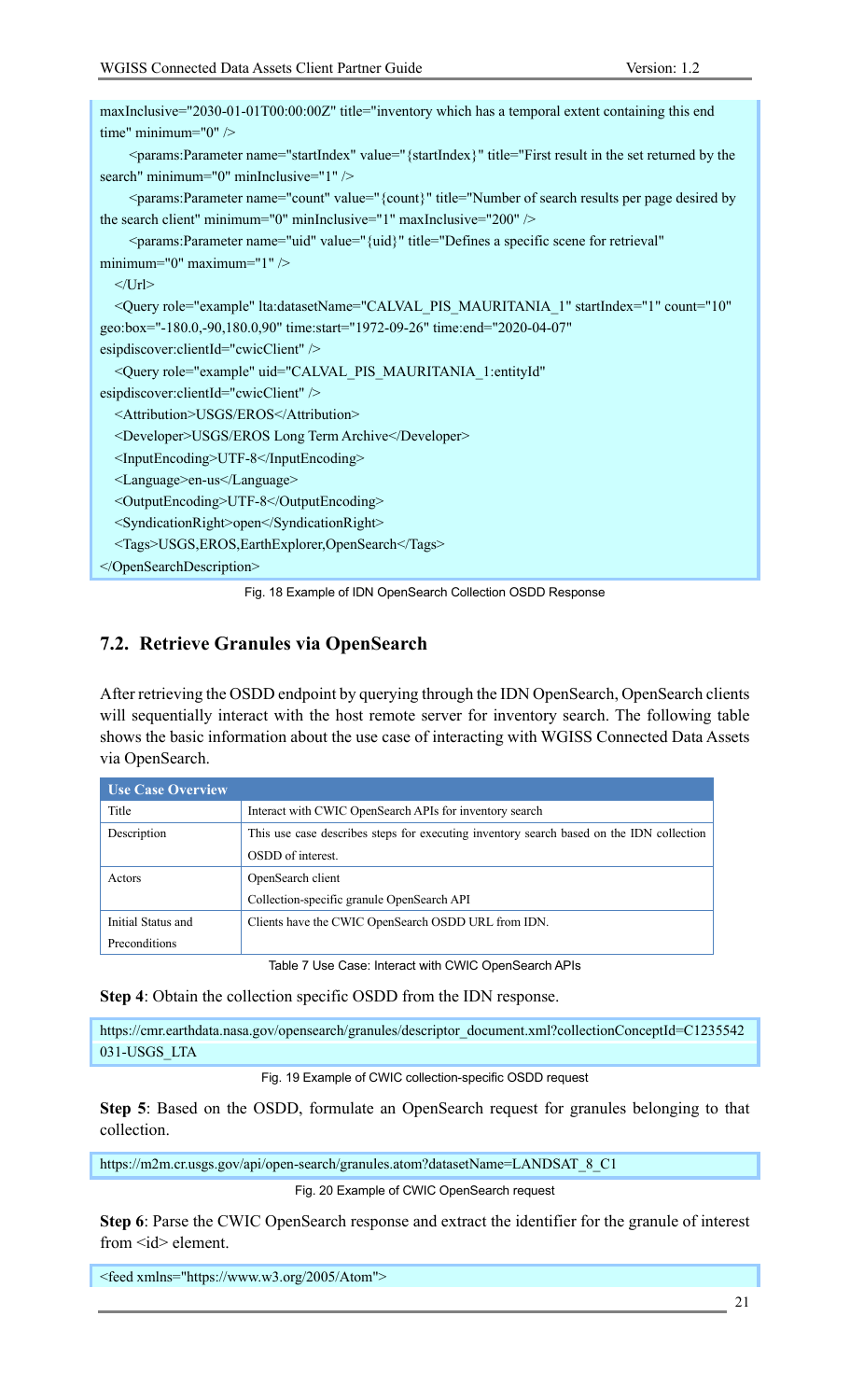### <entry> … <id>https://m2m.cr.usgs.gov/api/open-search/datasets.atom?datasetName=event741</id> </entry>  $<$  /feed $>$

Fig. 21 Example of CWIC OpenSearch response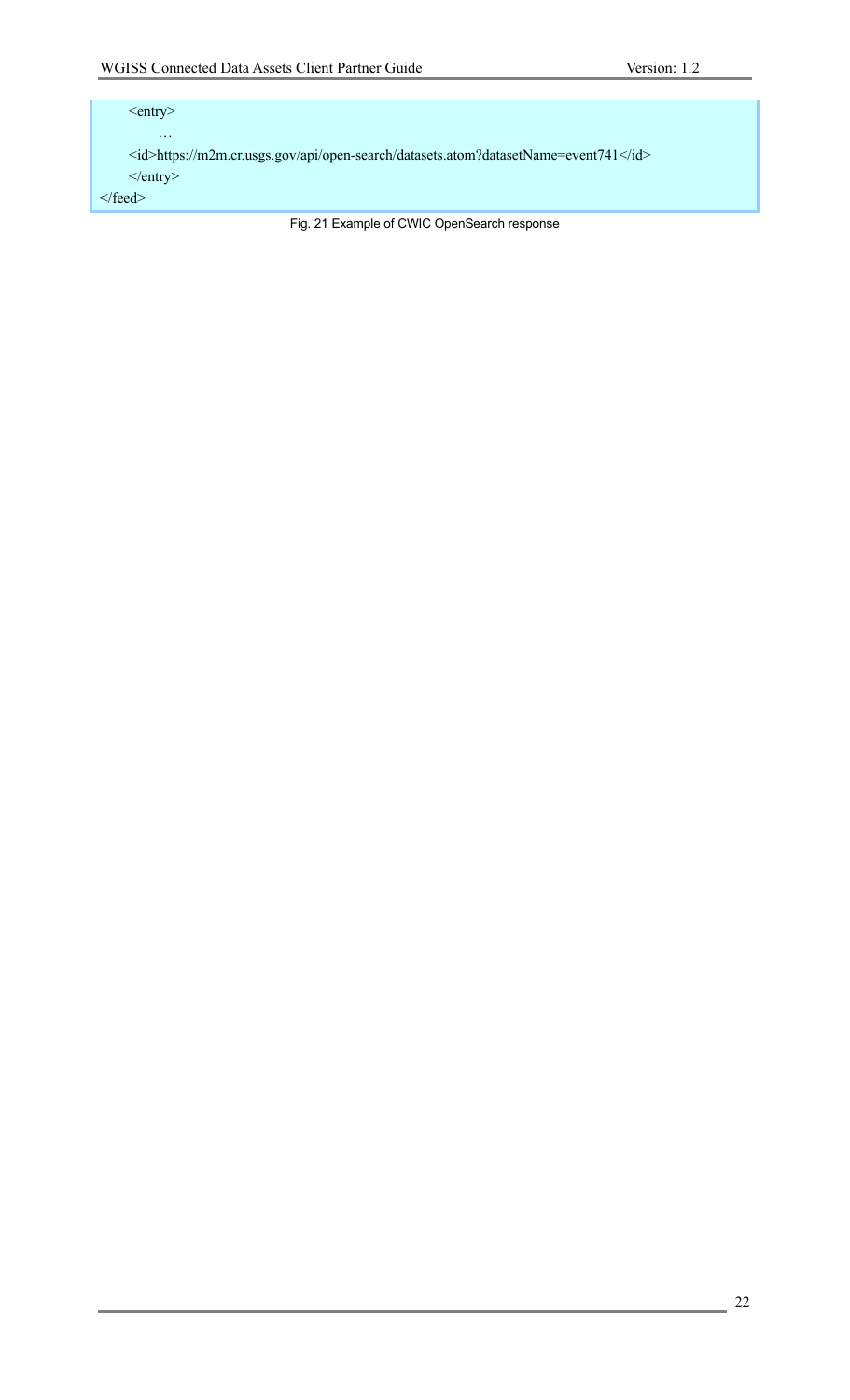|                                                                       | <b>Value &amp; Cardinality</b>   |                                     |                              |
|-----------------------------------------------------------------------|----------------------------------|-------------------------------------|------------------------------|
| <b>Request</b><br>Parameter <sup>a</sup>                              | Description <sup>b</sup>         | $(M)$ = mandatory                   | Type <sup>c</sup>            |
|                                                                       |                                  | $(O) =$ optional                    |                              |
| datasetId                                                             | Collection identifier            | (M)                                 | cwic <sup>d</sup> :datasetId |
|                                                                       |                                  | Allowed value is IDN collection ID  |                              |
| geoBox                                                                | Returned granules will have a    | (O)                                 | geo <sup>e</sup> :box        |
|                                                                       | spatial extent overlapping this  | Supported formats are in W,S,E,N    |                              |
|                                                                       | bounding box                     | coordinate order:                   |                              |
|                                                                       |                                  | W: WestBoundingLongitude            |                              |
|                                                                       |                                  | S: SouthBoundingLatitude            |                              |
|                                                                       |                                  | E: EastBoundingLongitude            |                              |
|                                                                       |                                  | N: NorthBoundingLatitude            |                              |
|                                                                       |                                  | All coordinates are in EPSG:4326    |                              |
| timeStart                                                             | Returned granules will have a    | (O)                                 | time <sup>f</sup> :start     |
|                                                                       | temporal extent containing this  | Supported formats are:              |                              |
|                                                                       | start time                       | 'yyyy-MM-dd', 'yyyy-MM-             |                              |
|                                                                       |                                  | ddTHH:mm:ssZ' or 'yyyy-MM-dd        |                              |
|                                                                       |                                  | HH:mm:ss'                           |                              |
| timeEnd                                                               | Returned granules will have a    | (O)                                 | time <sup>f</sup> :end       |
|                                                                       | temporal extent containing this  | Supported formats are:              |                              |
|                                                                       | end time                         | 'yyyy-MM-dd', 'yyyy-MM-             |                              |
|                                                                       |                                  | ddTHH:mm:ssZ' or 'yyyy-MM-dd        |                              |
|                                                                       |                                  | HH:mm:ss'                           |                              |
| startIndex                                                            | Starting record number of the    | (O)                                 | os <sup>g</sup> :startIndex  |
|                                                                       | set of search results desired by | Allowed value is any integer equal  |                              |
|                                                                       | the search client                | and greater than '0'.               |                              |
| count                                                                 | Number of search results per     | (O)                                 | os <sup>g</sup> :count       |
|                                                                       | page desired by the search       | Allowed value is any integer within |                              |
|                                                                       | client                           | the interval of $[0,200]$ .         |                              |
| a: All request parameters are case sensitive                          |                                  |                                     |                              |
| b: "Definition" represents the semantic meaning of request parameter. |                                  |                                     |                              |
| c: "Type" represents request parameter type restricted by namespace.  |                                  |                                     |                              |
| d: https://cwic.wgiss.ceos.org/opensearch/extensions/1.0/             |                                  |                                     |                              |
| e: https://a9.com/-/opensearch/extensions/geo/1.0/                    |                                  |                                     |                              |
| f: https://a9.com/-/opensearch/extensions/time/1.0/                   |                                  |                                     |                              |
| $\frac{1}{2}$ bttps://a0.aama//apaa/apaanaanaab/1.1/                  |                                  |                                     |                              |

# **7.3. Available Granule Search Parameters**

g: https://a9.com/-/spec/opensearch/1.1/

h: https://commons.esipfed.org/ns/discovery/1.2/

Table 8 Table of CWIC OpenSearch request parameters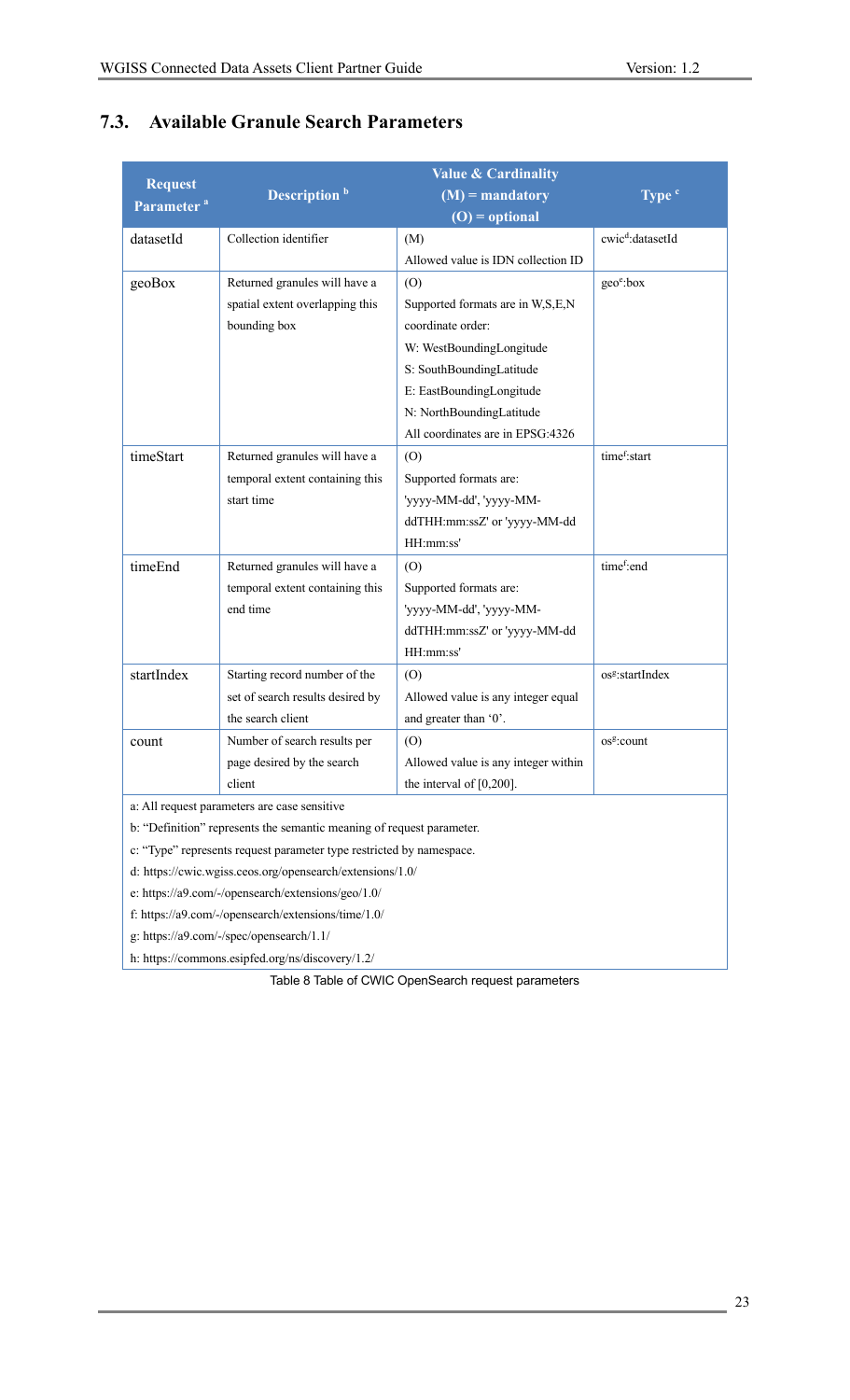# **8. Use Case – Granule Search (FedEO)**

This chapter provides a comprehensive and detailed process about how to implement a CEOS OpenSearch client, which includes how to retrieve the IDN collection ID for the collection of interest, and how to build an OpenSearch request.

# **8.1. FedEO Systems**

There are two operational FedEO systems to which end-users have access.

■ FedEO PROD – this is FedEO production instance and is available to all users.

Location: https://fedeo.ceos.org/opensearch/description.xml

■ FedEO TEST – this is FedEO testing instance used by data partners and external clients to perform testing before changes are made to the FedEO production instance.

Location: https://geo.spacebel.be/opensearch/description.xml

The production instance will provide access to collections registered in the IDN and verified to be at least minimally compliant. The TEST instance may provide access to additional collections (*e.g.*, new collections undergoing testing and not yet registered in the IDN), and capabilities which have not yet been tested sufficiently to move to the production system.

# **8.2. Retrieve the Collection OSDD via IDN OpenSearch**

The steps in this section are identical to the steps explained in section 6.2. To fit the end-to-end FedEO use case, the parameter values for the collection search has been selected in such a way that the granule search is eventually performed through FedEO.

| <b>Use Case Overview</b> |                                                                                       |
|--------------------------|---------------------------------------------------------------------------------------|
| Title                    | Clients start from the IDN OpenSearch                                                 |
| Description              | This use case describes steps for retrieving a collection ID from the IDN OpenSearch. |
| Actors                   | OpenSearch client                                                                     |
|                          | <b>IDN</b> OpenSearch Server                                                          |
| Initial Status and       | OpenSearch clients have the IDN OpenSearch access URL.                                |
| Preconditions            |                                                                                       |

Table 9 Use Case: Retrieve Collection OSDD from IDN OpenSearch

The following steps describe this use case.

**Step 1**: Obtain IDN OpenSearch OSDD to formulate a valid IDN OpenSearch request.

https://cmr.earthdata.nasa.gov/opensearch/collections/descriptor\_document.xml?clientId=wgissOpenSearchDo c

#### Fig. 22 Example of IDN OpenSearch OSDD request

**Step 2**: Search collections of interest through IDN OpenSearch with proper request parameters (e.g. spatial footprint, temporal extent and keyword). A complete list of supported request parameters, extracted from the IDN OpenSearch OSDD was included in section 6.3.

An example request can be formed as follows.

https://cmr.earthdata.nasa.gov/opensearch/collections.atom?keyword= C1532648141-ESA &numberOfResults=10&clientId=wgissOpenSearchDoc

Fig. 23 Example of IDN OpenSearch collection search request

**Step 3**: From the IDN OpenSearch response, obtain the OSDD endpoint for the collection by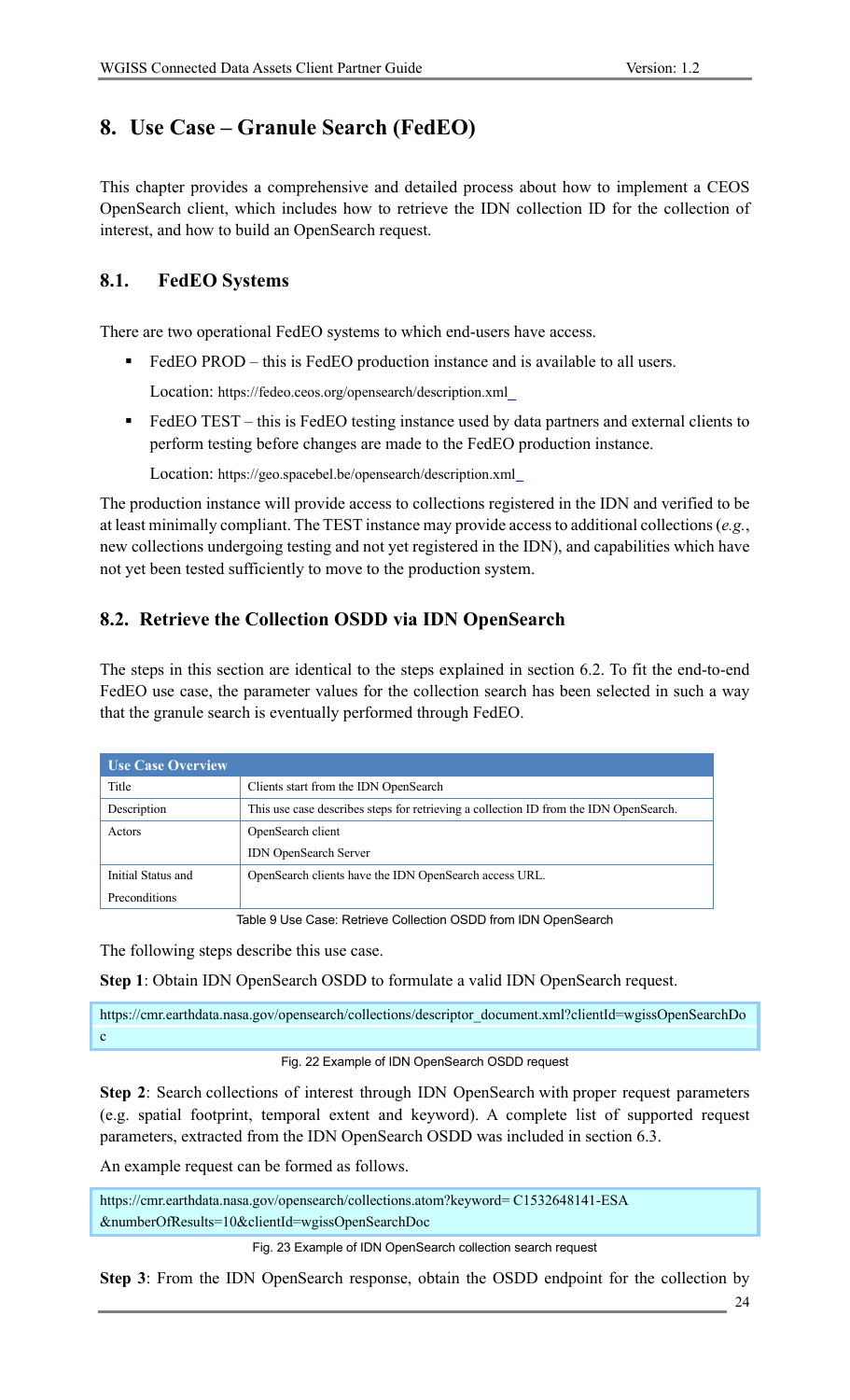parsing the href attribute under <link rel="search" type="application/opensearchdescription+xml"/> element. Note that this collection happens to be accessed via FedEO.



Fig. 24 Example of IDN OpenSearch Response

### **8.3. Retrieve Granules via OpenSearch**

After retrieving the OSDD endpoint from the IDN by querying through the CEOS OpenSearch API, OpenSearch clients will sequentially interact with the host remote server for inventory search. The following table shows the basic information about the use case of interacting with FedEO via OpenSearch.

| <b>Use Case Overview</b> |                                                                                          |
|--------------------------|------------------------------------------------------------------------------------------|
| Title                    | Interact with FedEO server for inventory search                                          |
| Description              | This use case describes steps for executing inventory search based on the IDN collection |
|                          | OSDD of interest.                                                                        |
| Actors                   | OpenSearch client                                                                        |
|                          | FedEO Server                                                                             |
| Initial Status and       | Clients have the FedEO OpenSearch URL from IDN.                                          |
| Preconditions            |                                                                                          |

Table 10 Use Case: Interact with FedEO Server

**Step 4**: Obtain the collection specific OSDD from the IDN response

https://fedeo.ceos.org/opensearch/description.xml?parentIdentifier=CryoSat.products

Fig. 25 Example of FedEO collection specific OSDD request

**Step 5**: Based on the (FedEO) OSDD, formulate a CEOS OpenSearch request for granules belonging to that collection.

https://fedeo.ceos.org/opensearch/request?httpAccept=application%2Fatom%2Bxml&parentIdentifier=CryoSa t.products&startRecord=1&maximumRecords=5&startDate=2017-01-01&endDate=2017-12-31&bbox=-180,- 90,180,90

#### Fig. 26 Example of FedEO OpenSearch request

**Step 6**: Parse the (FedEO) OpenSearch response and extract the identifier for the granule of interest from  $\langle id \rangle$  element.

<feed xmlns="https://www.w3.org/2005/Atom" xmlns:alt11="https://www.opengis.net/alt/2.1" xmlns:atom="https://www.w3.org/2005/Atom" xmlns:dc="https://purl.org/dc/elements/1.1/"

xmlns:time="https://a9.com/-/opensearch/extensions/time/1.0/"> <author>

…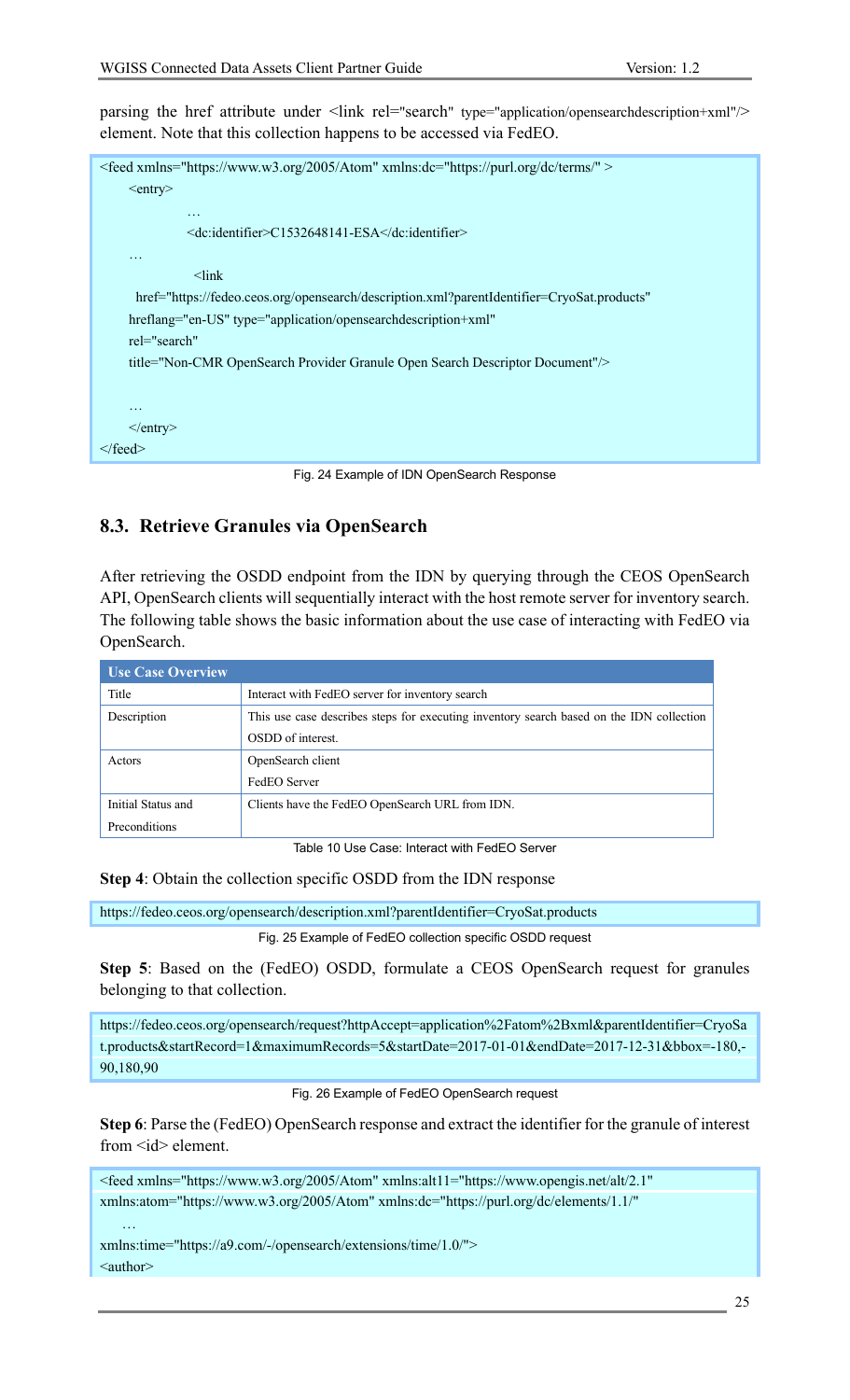| <name>FEDEO Clearinghouse</name>                                                                            |
|-------------------------------------------------------------------------------------------------------------|
| <email>eohelp@eo.esa.int</email>                                                                            |
| $\le$ /author>                                                                                              |
| <generator>FEDEO Clearinghouse</generator>                                                                  |
| <id>https://fedeo.ceos.org/opensearch/request</id>                                                          |
| <rights>Copyright 2016-2018, European Space Agency</rights>                                                 |
| <title>FEDEO Clearinghouse - Search Response</title>                                                        |
| $\leq$ updated>2018-07-28T17:52:27Z $\leq$ /updated>                                                        |
| $\cdot\cdot\cdot$                                                                                           |
| $<$ entry $>$                                                                                               |
|                                                                                                             |
| <id>https://fedeo.ceos.org/opensearch/request/?httpAccept=application/atom%2Bxml&amp;parentIdentifier=</id> |
| CryoSat.products&uid=CS_OFFL_SIR_SAR_2__20151106T015949_20151106T020006_C001                                |
| $\cdots$                                                                                                    |
| $\langle$ entry $\rangle$                                                                                   |
| $\ddotsc$                                                                                                   |
| $\langle$ feed>                                                                                             |
|                                                                                                             |

Fig. 27 Example of FedEO OpenSearch response

### **8.4. Available Granule Search Parameters**

The set of available granule search parameters depends on the actual collection and is not fixed. Please refer to [WGISS Connected Data Assets, FedEO Data Partner Guide] for the complete list of search parameters that may be advertised by a granule search OSDD. The meaning of these parameters is defined in [CEOS-OS-BP], [OGC 13-026r8] and [OGC 10-032r8].

The table below lists the parameters (subset of the above list) which are advertised in the FedEO top-level OSDD for granule search with their obligation.

| <b>Request</b><br>Parameter <sup>a</sup> | Description <sup>b</sup>       | <b>Value &amp; Cardinality</b><br>$(M)$ = mandatory<br>$(O) =$ optional | Type <sup>c</sup> |
|------------------------------------------|--------------------------------|-------------------------------------------------------------------------|-------------------|
|                                          |                                |                                                                         |                   |
| bbox                                     | Returned granules will have    | (O)                                                                     | geo:box           |
|                                          | a spatial extent overlapping   |                                                                         |                   |
|                                          | this bounding box              |                                                                         |                   |
| endDate                                  | Returned granules will have    | (O)                                                                     | time:end          |
|                                          | a temporal extent containing   |                                                                         |                   |
|                                          | this end time                  |                                                                         |                   |
| lat                                      | Latitude of center of area of  | (0)                                                                     | geo:lat           |
|                                          | interest used in combination   |                                                                         |                   |
|                                          | with geo: lon and geo: radius. |                                                                         |                   |
| lon                                      | Longitude of center of area    | (O)                                                                     | geo:lon           |
|                                          | of interest used in            |                                                                         |                   |
|                                          | combination with geo:lat and   |                                                                         |                   |
|                                          | geo:radius.                    |                                                                         |                   |
| maximumRecords                           | Number of search results per   | (O)                                                                     | os:count          |
|                                          | page desired by the search     |                                                                         |                   |
|                                          | client                         |                                                                         |                   |
| name                                     | A string describing the        | (O)                                                                     | geo:name          |
|                                          | location (place name) to       |                                                                         |                   |
|                                          | perform the search. Center     |                                                                         |                   |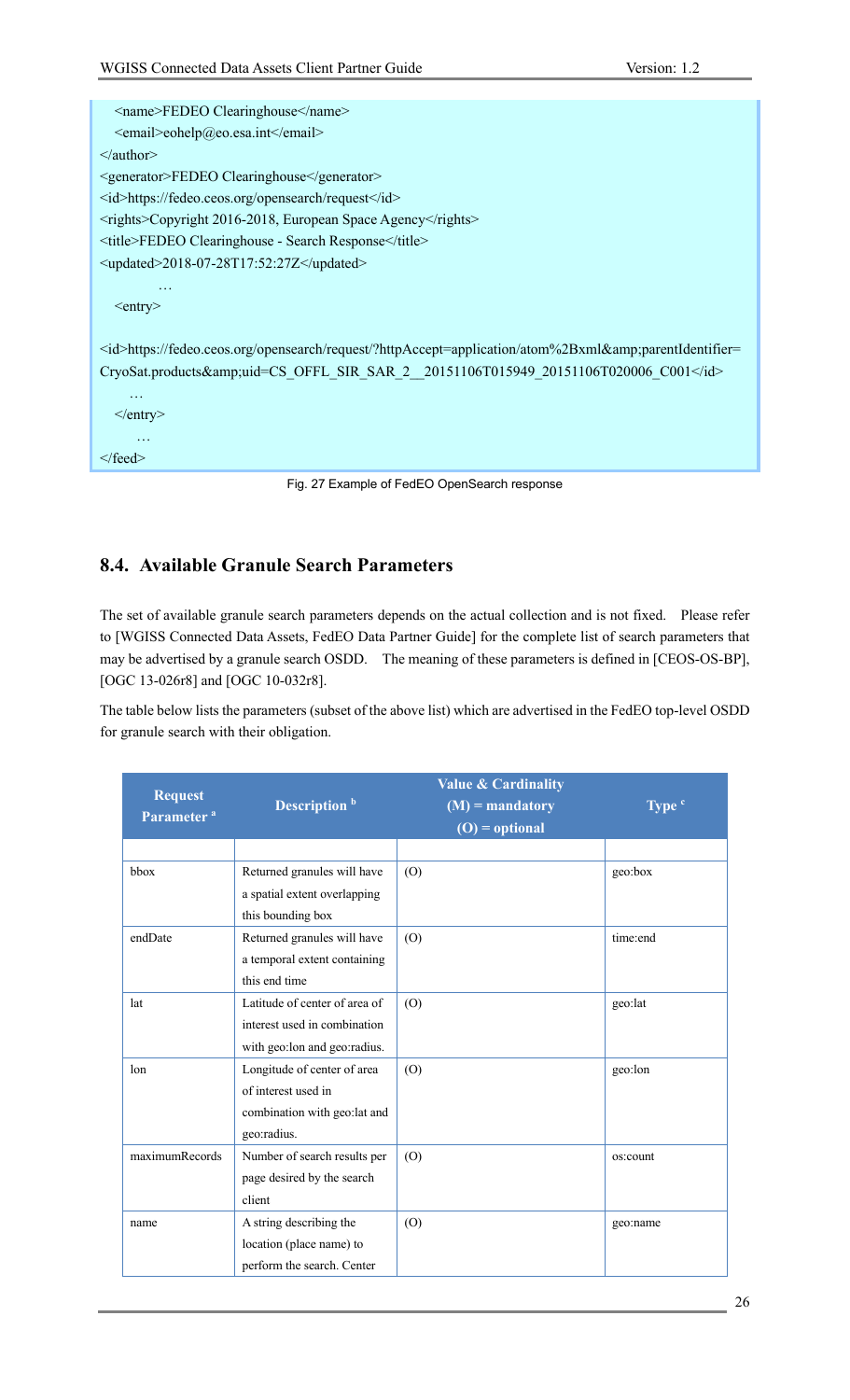|                                                                       | will be used as lat/lon        |                                 |                     |
|-----------------------------------------------------------------------|--------------------------------|---------------------------------|---------------------|
|                                                                       | coordinates in combination     |                                 |                     |
|                                                                       | with geo:radius.               |                                 |                     |
| parentIdentifier                                                      | Collection identifier.         | (M)                             | eo:parentIdentifier |
|                                                                       | Prefilled when obtaining       |                                 |                     |
|                                                                       | OSDD from IDN.                 |                                 |                     |
| radius                                                                | A search radius from a lat-    | (O)                             | geo:radius          |
|                                                                       | lon point. Used in             |                                 |                     |
|                                                                       | combination with geo:name      |                                 |                     |
|                                                                       | or geo:lat/geo:lon to          |                                 |                     |
|                                                                       | determine area of interest.    |                                 |                     |
| recordSchema                                                          | Metadata model in which        | Allowed values:<br>(0)          | sru:recordSchema    |
|                                                                       | additional metadata should     | om<br>$\bullet$                 |                     |
|                                                                       | be provided inline             | om10<br>$\bullet$               |                     |
|                                                                       |                                | https://www.opengis.net/eop/2.1 |                     |
|                                                                       |                                | https://www.opengis.net/eop/2.0 |                     |
| startDate                                                             | Returned granules will have    | (O)                             | time:start          |
|                                                                       | a temporal extent containing   |                                 |                     |
|                                                                       | this start time                |                                 |                     |
| startRecord                                                           | Starting record number of      | (O)                             | os:startIndex       |
|                                                                       | the set of search results      |                                 |                     |
|                                                                       | desired by the search client   |                                 |                     |
| startPage                                                             |                                | (O)                             | os:startPage        |
| uid                                                                   | Granule returned will have     | (0)                             | geo:uid             |
|                                                                       | this local granule identifier. |                                 |                     |
| a: All request parameters are case sensitive                          |                                |                                 |                     |
| b: "Definition" represents the semantic meaning of request parameter. |                                |                                 |                     |
| c: "Type" represents request parameter type restricted by namespace.  |                                |                                 |                     |

Table 51 Table of FedEO OpenSearch request parameters (Granules)

# **9. Abbreviations and Glossary**

| <b>Term</b>   | <b>Meaning</b>                                                                    |  |
|---------------|-----------------------------------------------------------------------------------|--|
| <b>AOE</b>    | Academy of Optic-Electronic (AOE) of Chinese Academy of Science                   |  |
| <b>CCRS</b>   | Canada Centre for Remote Sensing (now CCMEO)                                      |  |
| <b>CEOS</b>   | Committee on Earth Observation Satellites                                         |  |
| <b>CLASS</b>  | Comprehensive Large Array-data Stewardship System                                 |  |
| <b>CSW</b>    | OpenGIS Catalog Service for Web                                                   |  |
| <b>CCMEO</b>  | Canada Center for Mapping and Earth Observation                                   |  |
| <b>CWIC</b>   | CEOS WGISS Integrated Catalog                                                     |  |
| <b>CMR</b>    | NASA Common Metadata Repository                                                   |  |
| <b>ESA</b>    | European Space Agency                                                             |  |
| FedEO         | <b>Federated Earth Observation</b>                                                |  |
| <b>GHRSST</b> | Group for High Resolution Sea Surface Temperature                                 |  |
| <b>IDN</b>    | <b>International Directory Network</b>                                            |  |
| <b>INPE</b>   | Instituto Nacional de Pesquisas Espaciais (National Institute For Space Research, |  |
|               | Brazil)                                                                           |  |
| <b>ISRO</b>   | Indian Space Research Organisation                                                |  |
| <b>JAXA</b>   | Japan Aerospace Exploration Agency                                                |  |
| <b>NASA</b>   | National Aeronautics and Space Administration                                     |  |
| <b>NOAA</b>   | National Oceanic and Atmospheric Administration                                   |  |
| <b>NODC</b>   | National Oceanographic Data Center                                                |  |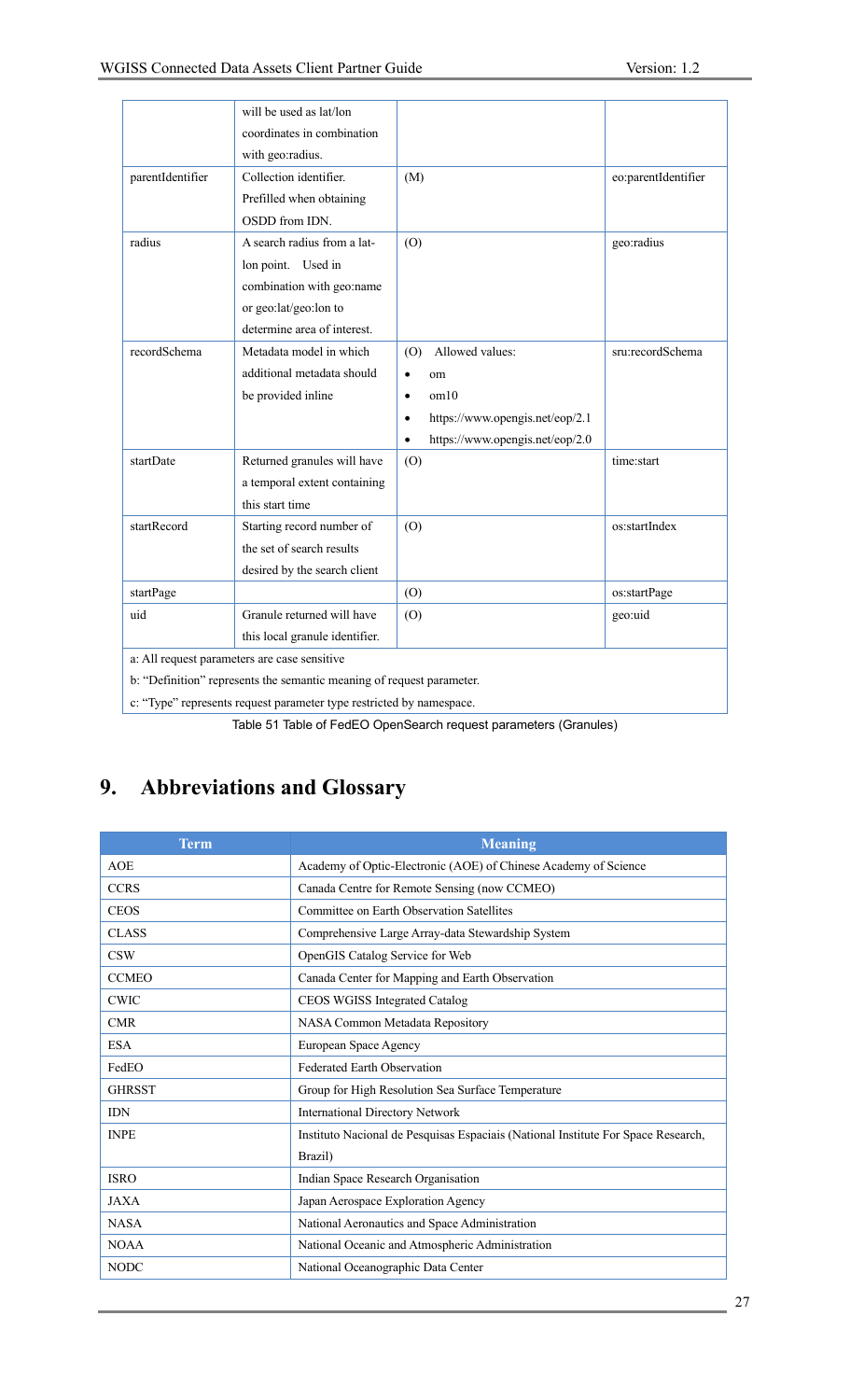| <b>NRSCC</b> | National Remote Sensing Center of China           |
|--------------|---------------------------------------------------|
| <b>OGC</b>   | Open Geospatial Consortium                        |
| <b>USGS</b>  | U.S. Geological Survey                            |
| WGISS        | Working Group on Information Systems and Services |